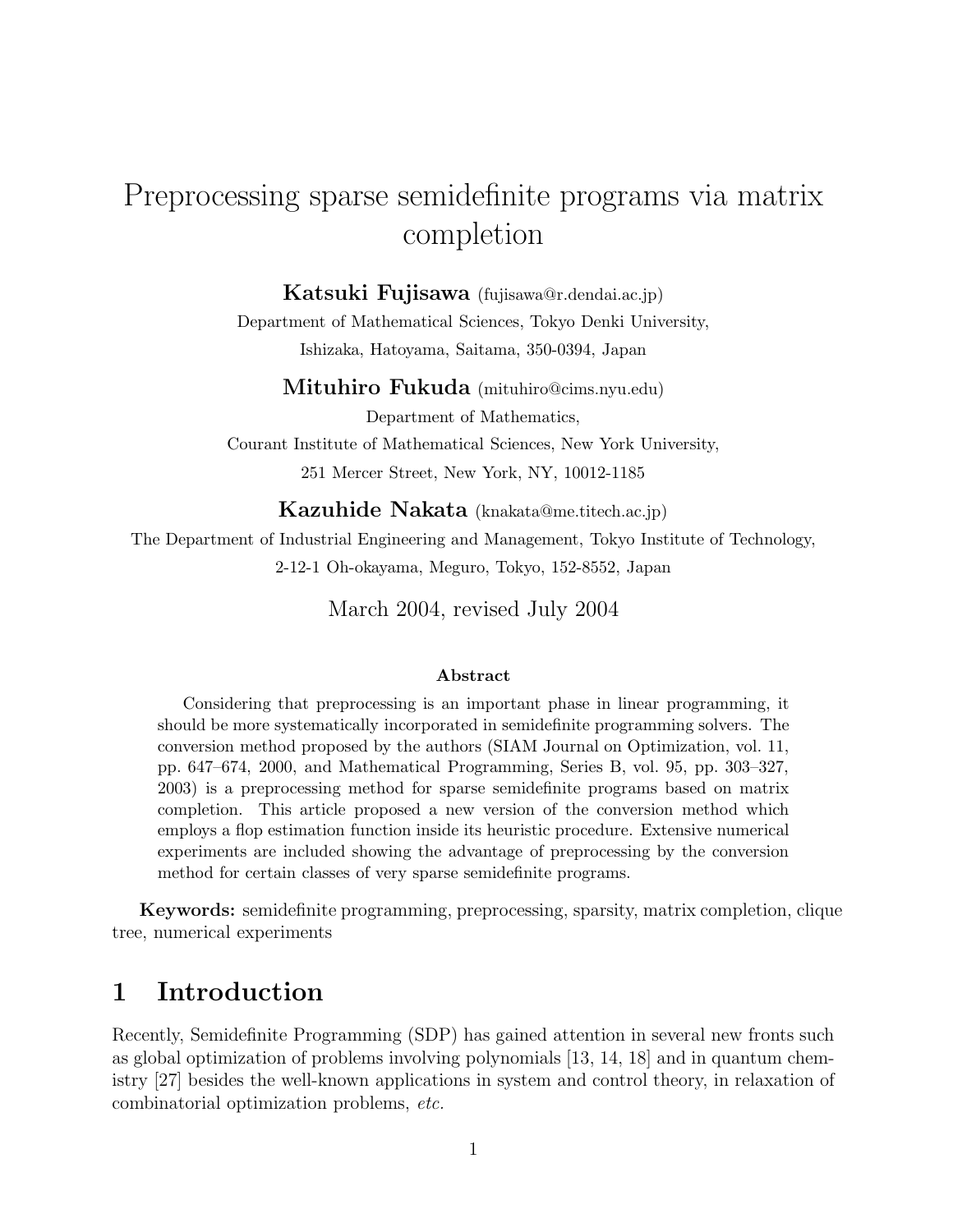These new classes of SDPs are characterized as large-scale and most of the time it is challenging even to load the problem data in the physical memory of the computer. As a practical compromise, we often restrict ourselves to solve sparse instances of these large-scale SDPs.

Motivated by the need to solve such challenging SDPs, this article explores further the preprocessing procedure named the conversion method and proposed in [8, 16]. The conversion method explores the structural sparsity of SDP data matrices, converting a given SDP into an equivalent SDP based on matrix completion theory. If the SDP data matrices are very sparse and the matrix sizes are large, the conversion method produces an SDP which can be solved faster and requires less memory than the original SDP when solved by a primal-dual interior-point method [16].

The conversion method is a first step towards a general preprocessing phase for sparse SDPs as is common in linear programming [1].

In this sense, we already proposed a general linear transformation which can enhance the sparsity of an SDP [8, Section 6]. Gatermann and Parrilo address another algebraic transformation that can be interpreted as a preprocessing of SDPs under special conditions which can transform the problems into block-diagonal SDPs [9]. Also, Toh recognizes the importance of analyzing the data matrices to remove redundant constraints which can cause degeneracy [22]. All of these procedures can be used for sparse and even for dense SDPs.

We believe that further investigations are necessary to propose efficient preprocessing to solve large-scale SDPs.

The main idea of the conversion method is as follows.

Let  $\mathcal{S}^n$  denote the space of  $n \times n$  symmetric matrices with the Frobenius inner-product  $\boldsymbol{X} \bullet \boldsymbol{Y} = \sum_{i=1}^n \sum_{j=1}^n X_{ij} Y_{ij}$  for  $\boldsymbol{X}, \boldsymbol{Y} \in \mathcal{S}^n$ , and  $\mathcal{S}_+^n$  the subspace of  $n \times n$  symmetric positive semidefinite matrices. Given  $A_p \in \mathcal{S}^n$   $(p = 0, 1, ..., m)$  and  $b \in \mathbb{R}^m$ , we define the *standard* equality form SDP by

$$
\begin{cases}\n\text{minimize} & \mathbf{A}_0 \bullet \mathbf{X} \\
\text{subject to} & \mathbf{A}_p \bullet \mathbf{X} = b_p \ (p = 1, 2, \dots, m), \\
& \mathbf{X} \in \mathcal{S}_+^n,\n\end{cases} \tag{1}
$$

and its dual by

$$
\begin{cases}\n\text{maximize} & \sum_{p=1}^{m} b_p y_p \\
\text{subject to} & \sum_{p=1}^{m} A_p y_p + S = A_0, \\
S \in S_+^n.\n\end{cases}
$$
\n(2)

In this article, we are mostly interested in solving sparse SDPs where the data matrices  $A_p$   $(p = 0, 1, \ldots, m)$  are sparse, and the dual matrix variable  $S = A_0 - \sum_{p=1}^{m} A_p y_p$  inherits the sparsity of  $A_p$ 's.

The sparse structure of an SDP can be represented by the *aggregate sparsity pattern* of the data matrices (alternatively called *aggregate density pattern* in  $(5)$ ):

$$
E = \{(i, j) \in V \times V : [A_p]_{ij} \neq 0 \text{ for some } p \in \{0, 1, \dots, m\}\}.
$$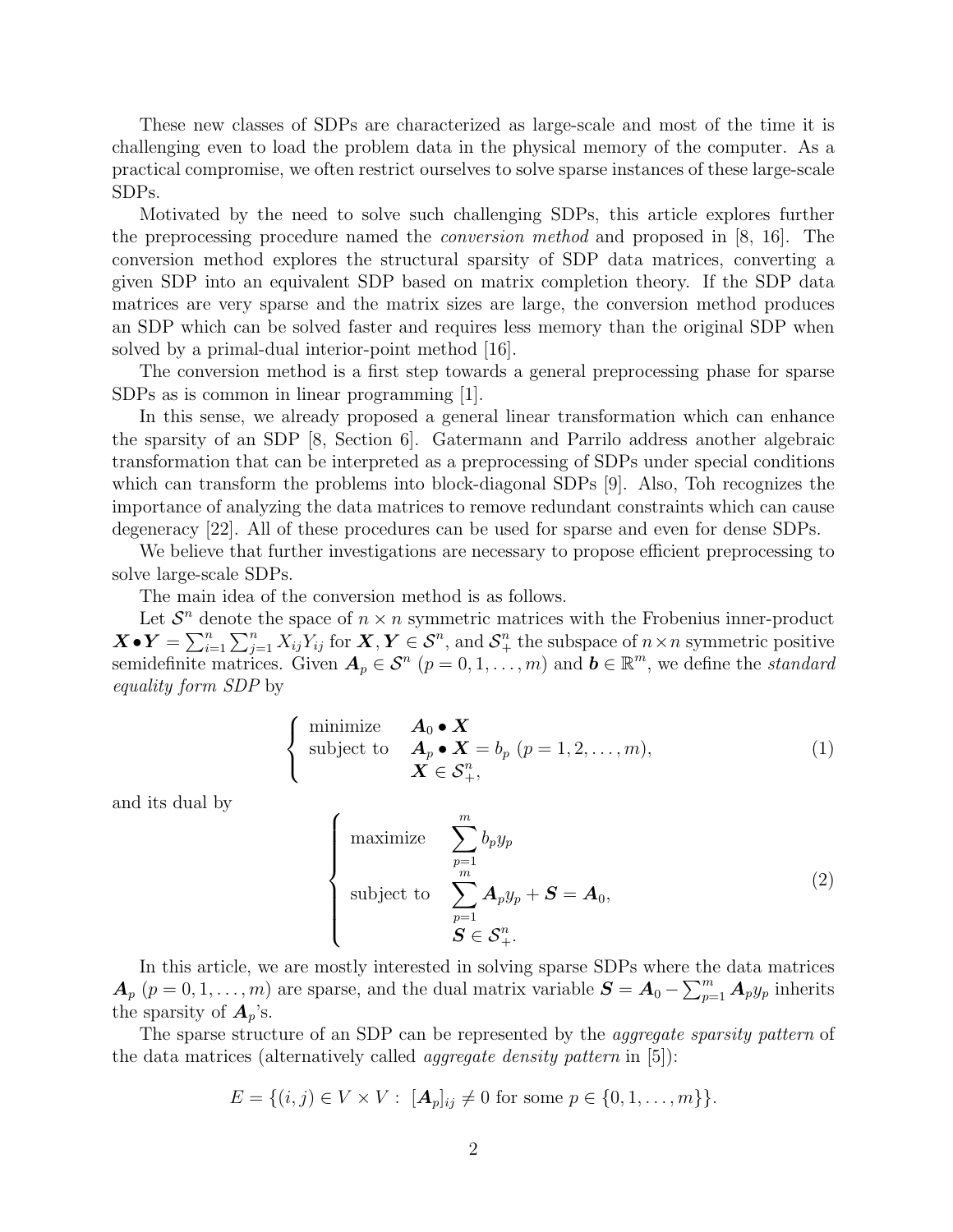Here V denotes the set  $\{1, 2, ..., n\}$  of row/column indices of the data matrices  $A_0, A_1, ..., A_m$ , and  $[\mathbf{A}_p]_{ij}$  denotes the  $(i, j)$ th element of  $\mathbf{A}_p \in \mathcal{S}^n$ . It is also convenient to identify the aggregate sparsity pattern E with the *aggregate sparsity pattern matrix*  $A(E)$  having unspecified nonzero numerical values in E and zero otherwise.

In accordance with the ideas and definitions presented in [8, 16], consider a collection of nonempty subsets  $C_1, C_2, \ldots, C_\ell$  of V satisfying

(i) 
$$
E \subseteq F \equiv \bigcup_{r=1}^{\ell} C_r \times C_r;
$$

(ii) Any partial symmetric matrix  $\bar{\boldsymbol{X}}$  with specified elements  $\bar{X}_{ij} \in \mathbb{R}$   $((i, j) \in F)$  has a positive semidefinite matrix completion (i.e., given any  $\bar{X}_{ij} \in \mathbb{R}$   $((i, j) \in F)$ , there exists a positive semidefinite  $\mathbf{X} \in \mathcal{S}^n$  such that  $X_{ij} = \bar{X}_{ij} \in \mathbb{R}$   $((i, j) \in F)$  if and only if the submatrices  $\bar{\boldsymbol{X}}_{C_rC_r} \in \mathcal{S}_+^{C_r}$   $(r = 1, 2, \ldots, \ell).$ 

Here  $\bar{\bm{X}}_{C_rC_r}$  denotes the submatrix of  $\bar{\bm{X}}$  obtained by deleting all rows/columns  $i \notin C_r$ , and  $S_{+}^{C_{r}}$  denotes the set of positive semidefinite symmetric matrices with elements specified in  $C_r \times C_r$ . We can assume without loss of generality that  $C_1, C_2, \ldots, C_\ell$  are maximal sets with respect to set inclusion.

Then, an equivalent formulation of the SDP (1) can be written as follows [16]:

$$
\begin{cases}\n\text{minimize} & \sum_{(i,j)\in F} [\mathbf{A}_0]_{ij} X_{ij}^{\hat{r}(i,j)} \\
\text{subject to} & \sum_{(i,j)\in F} [\mathbf{A}_p]_{ij} X_{ij}^{\hat{r}(i,j)} = b_p \quad (p=1,2,\ldots,m), \\
& X_{ij}^r = X_{ij}^s \\
& X^r \in \mathcal{S}_+^{C_r} \quad \text{(i,j) } \in (C_r \cap C_s) \times (C_r \cap C_s), \quad i \geq j, \\
& X^r \in \mathcal{S}_+^{C_r} \quad (r=1,2,\ldots,\ell),\n\end{cases} \tag{3}
$$

where  $\mathcal E$  is defined in Section 2, and  $\hat r(i, j) = \min\{r : (i, j) \in C_r \times C_r\}$  is introduced to avoid the addition of repeated terms. If we further introduce a block-diagonal symmetric matrix variable of the form

$$
X'=\left(\begin{array}{cccc}X^1&O&O&\cdots &O\\O&X^2&O&\cdots &O\\ \vdots&\vdots&\vdots&\ddots &\vdots\\O&O&O&\cdots &X^\ell\end{array}\right),
$$

and appropriately rearrange all data matrices  $A_0, A_1, \ldots, A_m$ , and the matrices corresponding to the equalities  $X_{ij}^r = X_{ij}^s$  in (3) to have the same block-diagonal structure as  $\mathbf{X}'$ , we obtain an equivalent standard equality primal SDP.

Observe that the original standard equality primal SDP (1) has a single matrix variable of size  $n \times n$  and m equality constraints. After the conversion, the SDP (3) has

(a)  $\ell$  matrices of size  $n_r \times n_r$ ,  $n_r \leq n$   $(r = 1, 2, \ldots, \ell)$ , and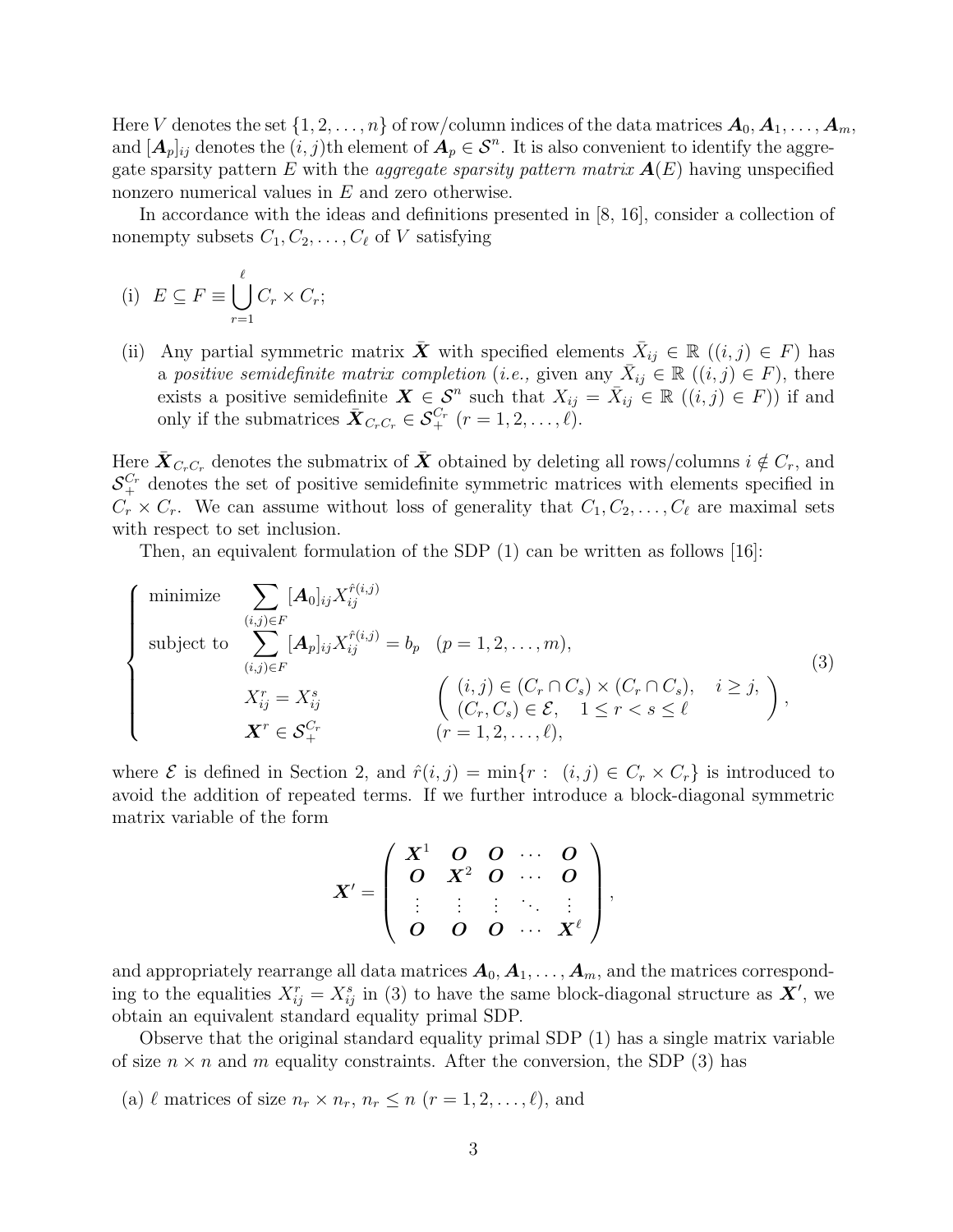(b) 
$$
m_+ = m + \sum_{(C_r, C_s) \in \mathcal{E}} g(C_r \cap C_s)
$$
 equality constraints where  $g(C) = \frac{|C|(|C|+1)}{2}$ ,

where  $n_r \equiv |C_r|$  denotes the number of elements of  $C_r$ .

In this article, we propose a new version of the conversion method which tries to convert a sparse SDP by predicting a priori the number of flops required to solve it by a primal-dual interior-point method. The original conversion method [8, 16] has a simple heuristic routine based only on the matrix sizes (see Subsection 3.2) which can be deficient in the sense of ignoring the actual computation of the numerical linear algebra in SDP solvers. This work is an attempt to refine it, and a flop estimation function is introduced for this purpose. The number of flops needed to compute the Schur Complement Matrix (SCM) [6] and perform other computations such as factorization of the SCM, solving triangular systems, and computing eigenvalues can be roughly estimated as a function of equality constraints  $m$ , matrix sizes  $n_r$ 's, and data sparsity. The parameters of the newly introduced function are estimated by a simple statistical method based on ANOVA (analysis of variance). Finally, this function is used in a new heuristic routine to generate equivalent SDPs.

The new version of the conversion method is compared with the original version with slight improvement and to solutions of SDPs without conversion through extensive numerical experiments using SDPA 6.00 [25] and SDPT3 3.02 [23] on selected sparse SDPs from different classes, as a tentative step towards detecting SDPs which are suitable for the conversion method. We can conclude that preprocessing by the conversion method becomes more advantageous when the SDPs are sparse. In particular, it seems that sparse SDPs which have less than 5% on the extended sparsity pattern (see Section 2 for its definition) can be solved very efficiently in general. Preprocessing by the conversion method is very advisable for sparse SDPs since we can obtain a speed-up of 10 to 100 times in some cases, and even in the eventual cases when solving the original problem is faster, preprocessed SDPs take at most two times as long to solve in most of the cases considered here.

Some other related work that also explores sparsity and matrix completions are the completion method [8, 16], and its parallel version [17]. Also, Burer proposed a primal-dual interior-point method restricted on the space of partial positive definite matrices [5].

The rest of the article is organized as follows. Section 2 reviews some graph-related theory which has a strong connection with matrix completion. Section 3 presents the general framework of the conversion method in a neat way, reviews the original version in detail, and proposes a minor modification. Section 4 describes the newly proposed conversion method which estimates the flops of each iteration of primal-dual interior-point method solvers. Finally, Section 5 presents extensive numerical results comparing the performance of the two conversion methods with SDPs without preprocessing.

### 2 Preliminaries

The details of this section can be found in [3, 8, 16] and references therein. Let  $G(V, E<sup>°</sup>)$ denote a graph where  $V = \{1, 2, ..., n\}$  is the vertex set, and  $E^{\circ}$  is the edge set defined as  $E^{\circ} = E \setminus \{(i,i) : i \in V\}, E \subseteq V \times V$ . A graph  $G(V, F^{\circ})$  is called *chordal, triangulated* or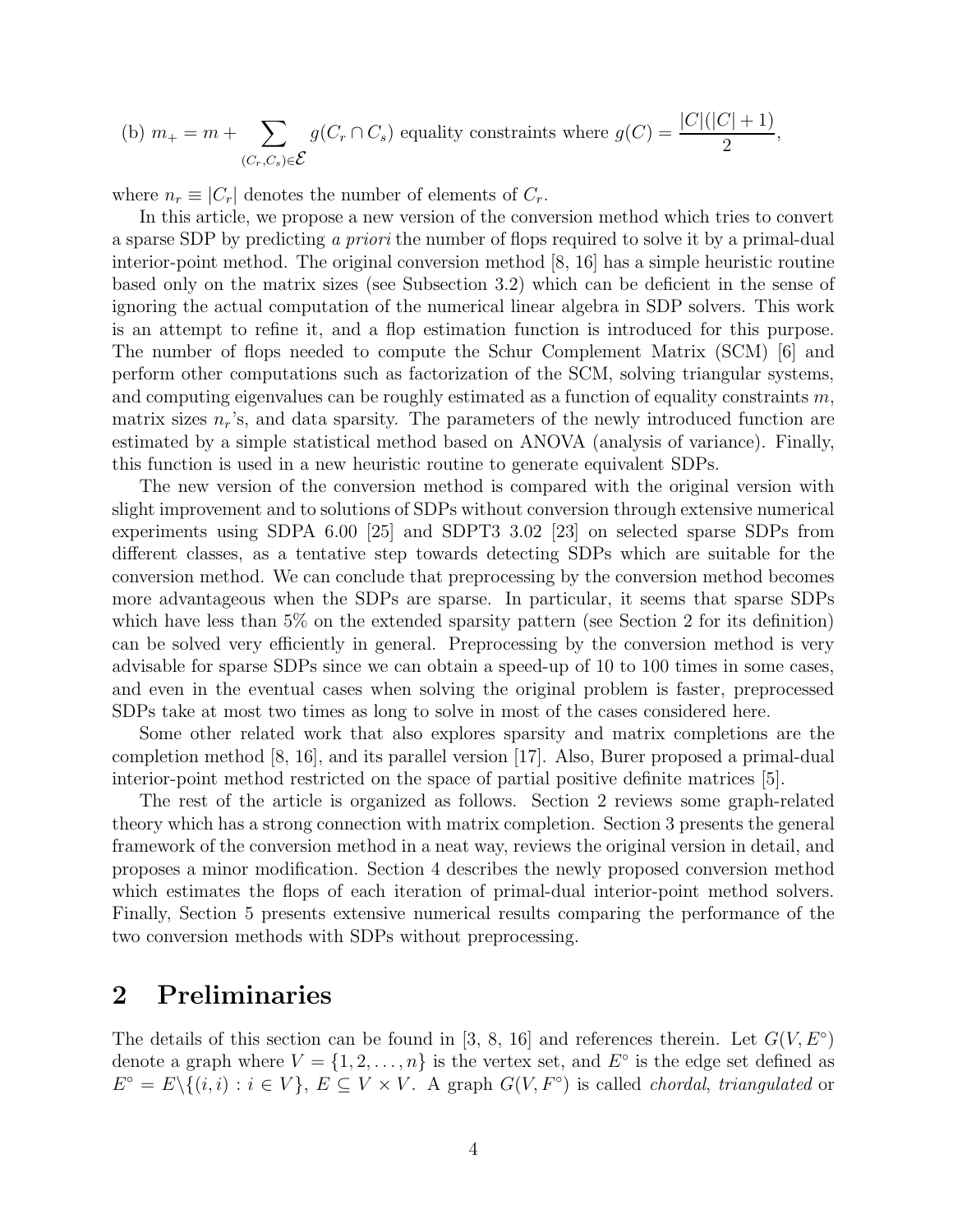rigid circuit if every cycle of length  $\geq 4$  has a chord (an edge connecting two non-consecutive vertices of the cycle).

There is a close connection between chordal graphs and positive semidefinite matrix completions that has been fundamental in the conversion method  $[8, 16]$ , *i.e.*, (ii) in the Introduction holds if and only if the associated graph  $G(V, F^{\circ})$  of F given in (i) is chordal [8, 10]. We further observe that remarkably the same fact was proved independently in graphical models in statistics [15] known as decomposable models [24].

Henceforth, we assume that  $G(V, F^{\circ})$  denotes a chordal graph. We call F an extended sparsity pattern of E and  $G(V, F^{\circ})$  a chordal extension or filled graph of  $G(V, E^{\circ})$ . Notice that obtaining a chordal extension  $G(V, F^{\circ})$  from  $G(V, E^{\circ})$  corresponds to adding new edges to  $G(V, E^{\circ})$  in order to make  $G(V, F^{\circ})$  a chordal graph.

Chordal graphs are well-known structures in graph theory, and can be characterized for instance as follows. A graph is chordal if and only if we can construct a *clique tree* from it. Although there are several equivalent ways to define clique trees, we employ the following one based on the clique-intersection property (CIP) which will be useful throughout the article.

Let  $\mathcal{K} = \{C_1, C_2, \ldots, C_\ell\}$  be any family of maximal subsets of  $V = \{1, 2, \ldots, n\}$ . Let  $T(K,\mathcal{E})$  be a tree formed by vertices from K and edges from  $\mathcal{E} \subseteq K \times K$ .  $T(K,\mathcal{E})$  is called a clique tree if it satisfies the clique-intersection property (CIP):

(CIP) For each pair of vertices  $C_r, C_s \in \mathcal{K}$ , the set  $C_r \cap C_s$  is contained in every vertex on the (unique) path connecting  $C_r$  and  $C_s$  in the tree.

In particular, we can construct a clique tree  $\mathcal{T}(\mathcal{K}, \mathcal{E})$  from the chordal extension  $G(V, F^{\circ})$ if we take  $\mathcal{K} = \{C_1, C_2, \ldots, C_\ell\}$  as the family of all maximal cliques of  $G(V, F^{\circ})$ , and define appropriately the edge set  $\mathcal{E} \subseteq \mathcal{K} \times \mathcal{K}$  for  $\mathcal{T}(\mathcal{K}, \mathcal{E})$  to satisfy the CIP.

Clique trees can be computed efficiently from a chordal graph. We observe further that clique trees are not uniquely determined for a given chordal graph. However, it is known that the multiset of separators, i.e.,  $\{C_r \cap C_s : (C_r, C_s) \in \mathcal{E}\}\)$ , is invariant for all clique trees  $\mathcal{T}(\mathcal{K}, \mathcal{E})$  of a given chordal graph, a fact suitable for our purpose together with the CIP.

The following two lemmas will be very important in the development of the conversion method in the next section. Figure 1 illustrates Lemmas 2.1 and 2.2.

**Lemma 2.1** [16] Let  $\mathcal{T}(\mathcal{K}, \mathcal{E})$  be a clique tree of  $G(V, F^{\circ})$ , and suppose that  $(C_r, C_s) \in \mathcal{E}$ . We construct a new tree  $T'(\mathcal{K}', \mathcal{E}')$  merging  $C_r$  and  $C_s$ , i.e., replacing  $C_r$ ,  $C_s \in \mathcal{K}$  by  $C_r \cup C_s \in \mathcal{K}$ K', deleting  $(C_r, C_s) \in \mathcal{E}$ , and replacing all  $(C_r, C) \in \mathcal{E}$  or  $(C_s, C) \in \mathcal{E}$  by  $(C_r \cup C_s, C) \in \mathcal{E}'$ . Then  $\mathcal{T}'(\mathcal{K}',\mathcal{E}')$  is a clique tree of  $G(V,F'')$ , where  $F' = \{(i,j) \in C'_r \times C'_r : r = 1,2,\ldots,\ell'\}$ for  $\mathcal{K}' = \{C'_1, C'_2, \ldots, C'_{\ell'}\}, \ell' = \ell - 1$ . Moreover, let  $m_+$  be defined as in (b) (in the Introduction), and  $m'_+$  be the corresponding one for  $T'(\mathcal{K}', \mathcal{E}')$ . Then  $m'_+ = m_+ - g(C_r \cap C_s)$ .

**Lemma 2.2** [16] Let  $\mathcal{T}(\mathcal{K}, \mathcal{E})$  be a clique tree of  $G(V, F^{\circ})$ , and suppose that  $(C_r, C_q), (C_s, C_q) \in$  $\mathcal{E}.$  We construct a new tree  $\mathcal{T}'(\mathcal{K}', \mathcal{E}')$  in the following way:

(i) If  $C_r \cup C_s \not\supseteq C_q$ , merge  $C_r$  and  $C_s$ , i.e., replace  $C_r, C_s \in \mathcal{K}$  by  $C_r \cup C_s \in \mathcal{K}'$  and replace all  $(C_r, C) \in \mathcal{E}$  or  $(C_s, C) \in \mathcal{E}$  by  $(C_r \cup C_s, C) \in \mathcal{E}'$ ;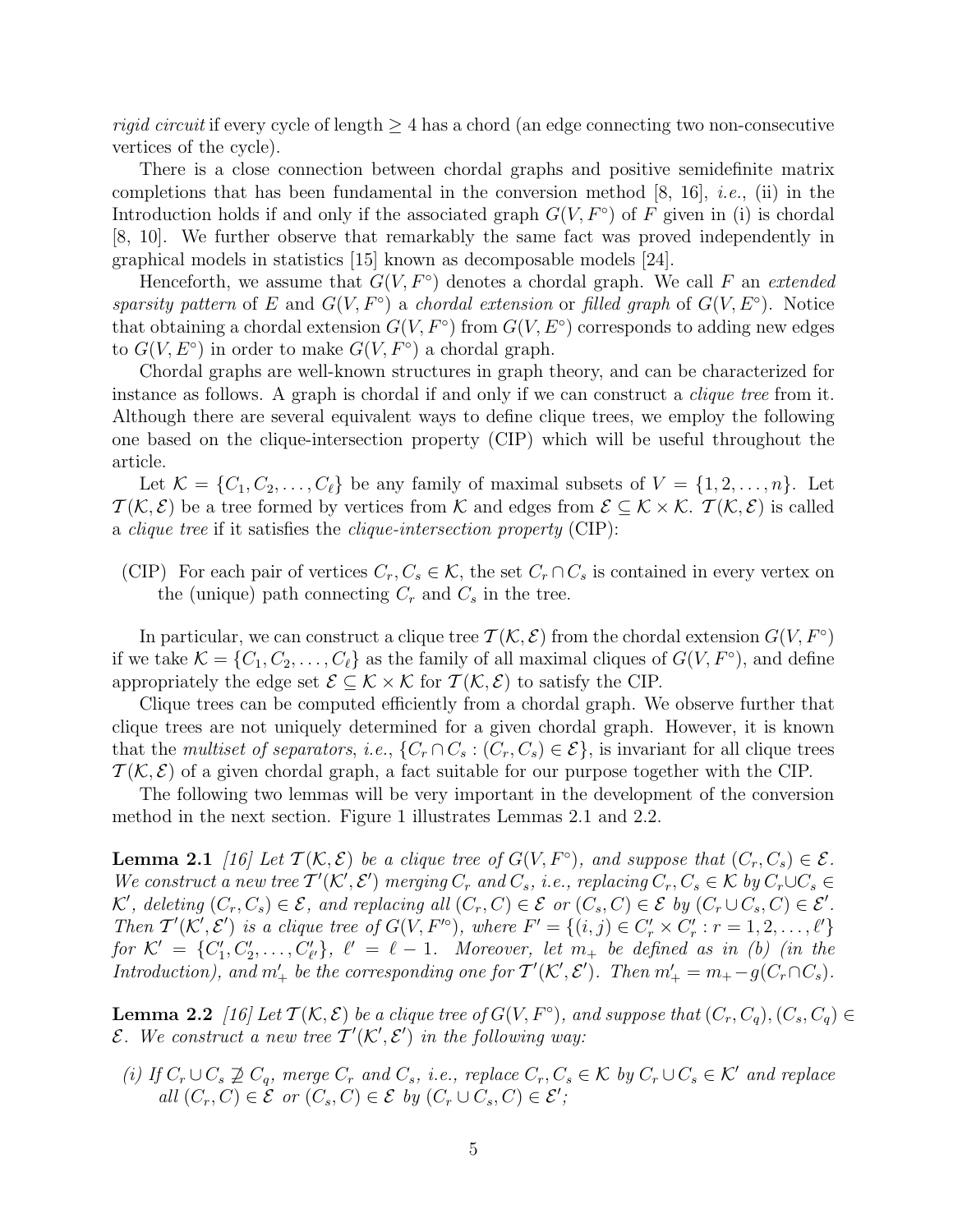(ii) Otherwise, merge  $C_r$ ,  $C_s$  and  $C_q$ , i.e., replace  $C_r$ ,  $C_s$ ,  $C_q \in K$  by  $C_r \cup C_s \cup C_q \in K'$ , delete  $(C_r, C_q), (C_s, C_q) \in \mathcal{E}$  and replace all  $(C_r, C) \in \mathcal{E}$ , or  $(C_s, C) \in \mathcal{E}$ , or  $(C_q, C) \in \mathcal{E}$  by  $(C_r \cup C_s \cup C_q, C) \in \mathcal{E}'$ .

Then  $\mathcal{T}'(\mathcal{K}',\mathcal{E}')$  is a clique tree of  $G(V,F'')$ , where  $F' = \{(i,j) \in C'_r \times C'_r : r = 1,2,\ldots,\ell'\}$ for  $\mathcal{K}' = \{C'_1, C'_2, \ldots, C'_{\ell'}\}, \ell' = \ell - 1$  (case i) and  $\ell' = \ell - 2$  (case ii). Moreover, let  $m_+$ be defined as in (b) (in the Introduction), and  $m'_+$  be the corresponding one for  $T'(\mathcal{K}',\mathcal{E}')$ . Then, we have respectively

(i)  $m'_{+} = m_{+} - g(C_{r} \cap C_{q}) - g(C_{s} \cap C_{q}) + g((C_{r} \cup C_{s}) \cap C_{q})$  and; (ii)  $m'_+ = m_+ - g(C_r \cap C_q) - g(C_s \cap C_q)$ .



Figure 1: Illustration of Lemmas 2.1 and 2.2. Clique tree  $\mathcal{T}(\mathcal{K}, \mathcal{E})$  before the merging (above), clique tree  $\mathcal{T}'(\mathcal{K}', \mathcal{E}')$  after the merging (middle), and the associate chordal graph (bottom). Dotted lines denote the edges added to the graph due to the clique merging.

### 3 Conversion Method

#### 3.1 An Outline

An implementable conversion method is summarized in Algorithm 3.1. See [16] for details.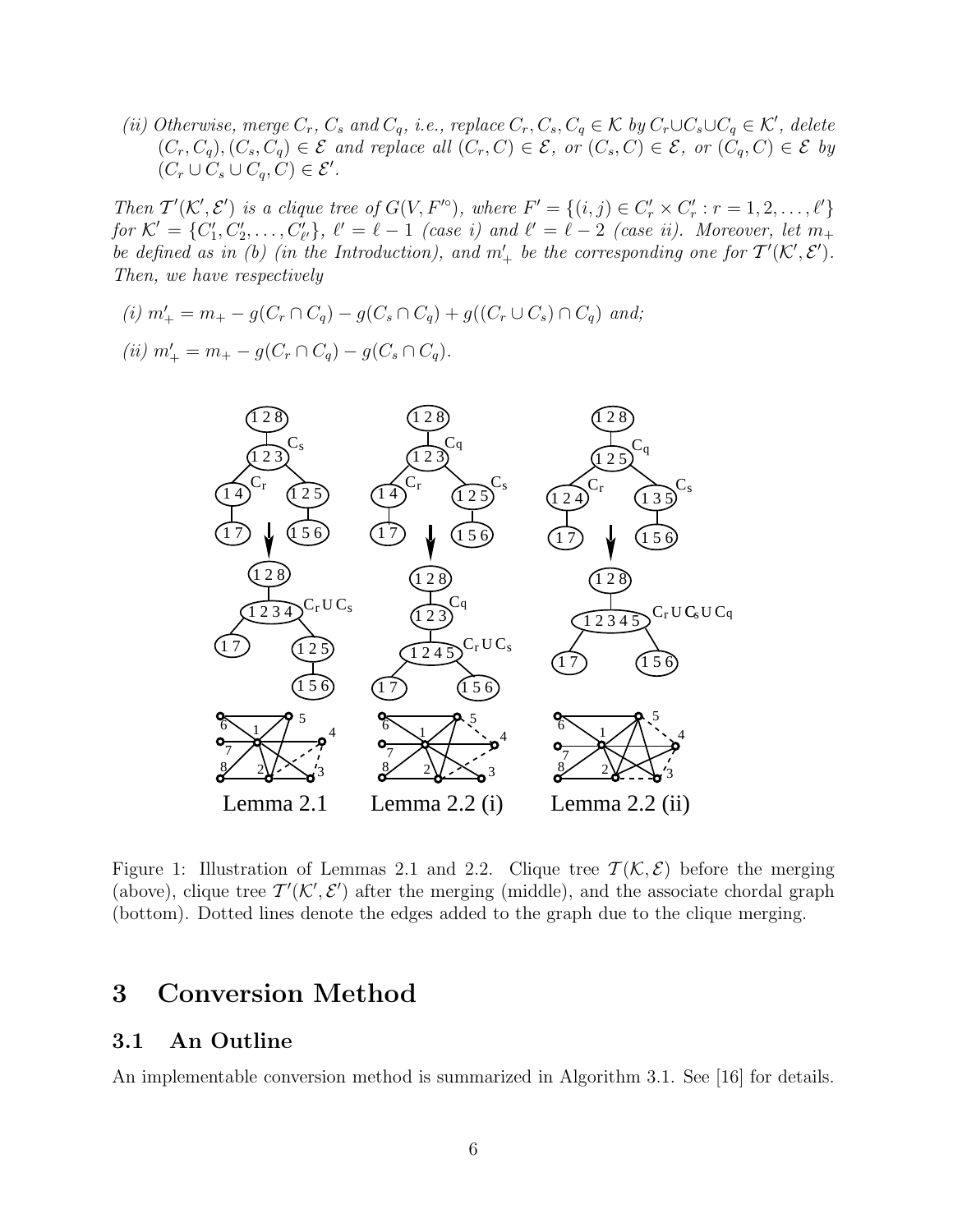Algorithm 3.1 Input: sparse SDP; Output: Equivalent SDP with small block matrices; **Step 1.** Read the SDP data and determine the aggregate sparsity pattern  $E$ .

**Step 2.** Find an ordering of rows/columns  $V = \{1, 2, ..., n\}$  which possibly provides less fill-in in the aggregate sparsity matrix  $A(E)$  (e.g., Spooles 2.2 [2] and METIS 4.0.1  $[11]$ .

**Step 3.** From the ordering above, perform a symbolic Cholesky factorization on  $A(E)$ associated with  $G(V, E^{\circ})$  to determine a chordal extension  $G(V, F^{\circ})$ .

**Step 4.** Compute a clique tree  $T(K, \mathcal{E})$  from  $G(V, F^{\circ})$ .

**Step 5.** Use some heuristic procedure to reduce the overlaps  $C_r \cap C_s$  between adjacent cliques, i.e.,  $(C_r, C_s) \in \mathcal{E}$  such that  $C_r, C_s \in \mathcal{K}$ , and determine a new clique tree  $\mathcal{T}^*(\mathcal{K}^*, \mathcal{E}^*)$ . Step 6. Convert the original SDP (1) into (3) using information on  $T^*(\mathcal{K}^*, \mathcal{E}^*)$ .

One of the most important considerations in the conversion method is to obtain a suitable chordal extension  $G(V, F^{\circ})$  of  $G(V, E^{\circ})$  which allows us to apply a positive semidefinite matrix completion to the original sparse SDP (1).

We also known that a chordal extension  $G(V, F^{\circ})$  of  $G(V, E^{\circ})$  can be obtained easily if we perform a symbolic Cholesky factorization on the aggregate sparsity pattern matrix  $A(E)$  according to any reordering of  $V = \{1, 2, \ldots, n\}$ . Unfortunately, the problem of finding such an ordering which minimizes the fill-in in  $A(E)$  is  $N\mathcal{P}$ -complete. Therefore, we rely on some heuristic packages to determine an ordering which possibly gives less fill-in in Step 2.

Once we have a clique tree  $\mathcal{T}(\mathcal{K}, \mathcal{E})$  at Step 4, we can obtain an SDP completely equivalent to the original one, with smaller block matrices, but with a larger number of equality constraints after Step 6. This step consists in visiting once each of the cliques in the clique tree  $\mathcal{T}^*(\mathcal{K}^*, \mathcal{E}^*)$  in order to determine the overlapping elements of  $C_r \cap C_s$  $((C_r, C_s) \in \mathcal{E}^*, C_r, C_s \in \mathcal{K}^*).$  However, as mentioned in the Introduction, we finally obtain an SDP with

(a') 
$$
\ell^* = |\mathcal{K}^*|
$$
 matrices of size  $n_r \times n_r$ ,  $|C_r| \equiv n_r \le n$   $(r = 1, 2, ..., \ell^*)$ , and

(b')  $m_+ = m + \sum$  $\sum_{(C_r, C_s) \in \mathcal{E}^*} g(C_r \cap C_s)$  equality constraints.

If we opt for a chordal extension  $G(V, F^{\circ})$  that gives as little fill-in as possible at Step 3 (and therefore an ordering at Step 2), we obtain an SDP  $(3)$  with  $\ell^*$  smallest block matrices as possible of size  $n_r$   $(r = 1, 2, \ldots, \ell^*)$ , and more crucially, a large number of equality constraints  $m_+ \gg m$ . One of the keys to obtaining a good conversion is to balance the factors (a') and (b') above to minimize the number of flops required by an SDP solver. Therefore, there is a necessity to use at Step 5 a heuristic procedure that directly manipulates the clique trees, which in practice means that we are adding new edges to the chordal graph  $G(V, F^{\circ})$  to create a new chordal graph  $G(V, (F^*)^{\circ})$  with  $F^* \supseteq F$  and a corresponding clique tree  $T^*(\mathcal{K}^*, \mathcal{E}^*)$ , which has less overlaps between adjacent cliques.

One can also consider an algorithm that avoids all of these manipulations and finds an ordering at Step 2 which gives the best chordal extension (and a clique tree), and, therefore, makes Step 5 unnecessary. However, this alternative seems beyond reach due to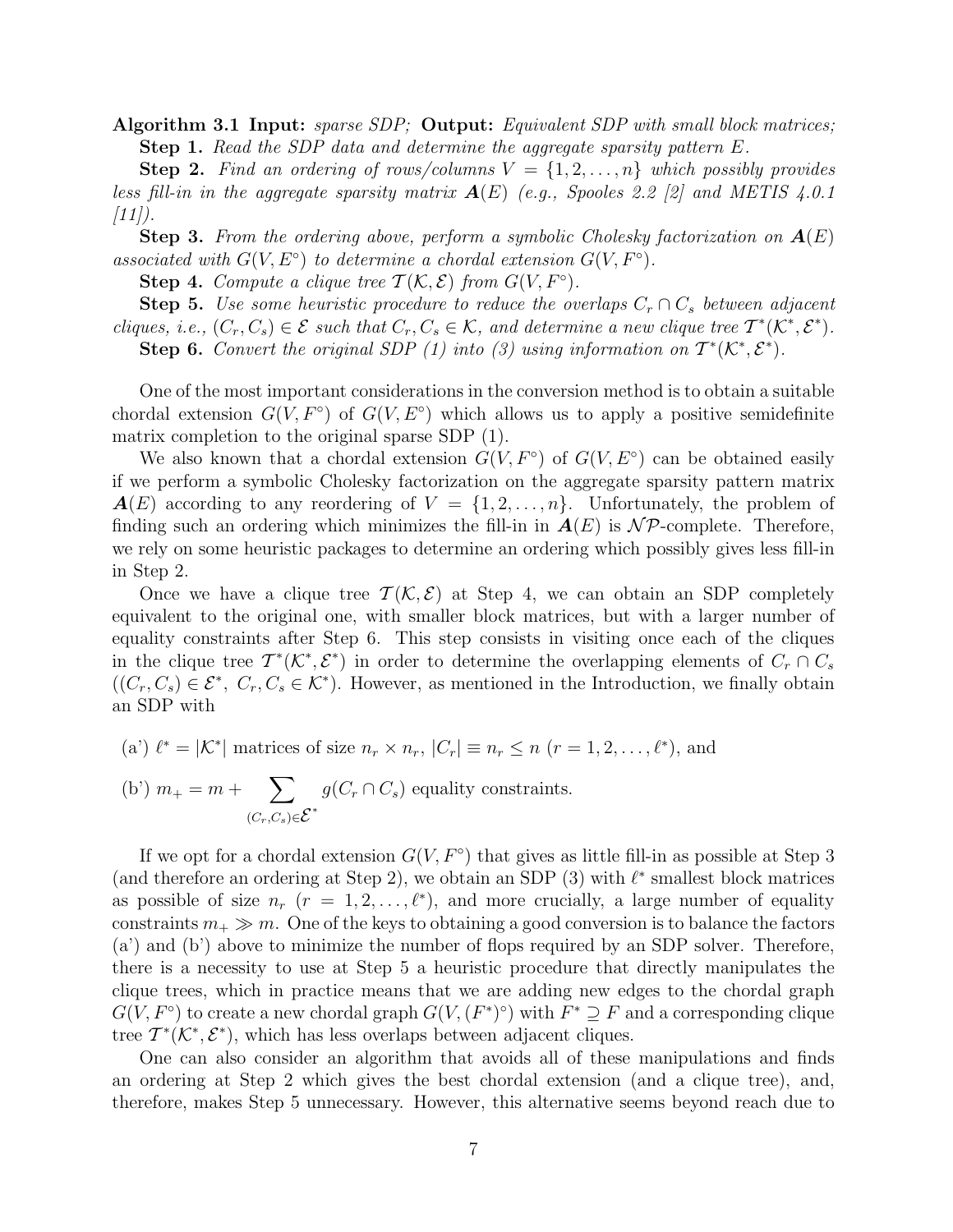the complexity of the problem: predicting flops of a sophisticated optimization solver from the structure of the feeding data, and producing the best ordering of rows/columns of the aggregate sparsity matrix  $A(E)$ .

Therefore, we consider Algorithm 3.1 to be a pragmatic strategy for the conversion method.

The details of Step 5 are given in the next subsection.

#### 3.2 A Simple Heuristic Algorithm to Balance the Sizes of SDPs

We will make use of Lemmas 2.1 and 2.2 here. These lemmas give us a sufficient condition for merging the cliques in the clique tree without losing the CIP. Once we merge two cliques  $C_r$  and  $C_s$ , this will reduce the total number of block matrices by one, the number of equality constraints by  $g(C_r \cap C_s)$ , and increase the size of one of block matrices in (3) in the simplest case (Lemma 2.1). Also, observe that these operations add extra edges to the chordal graph  $G(V, F^{\circ})$  to produce a chordal graph  $G(V, (F^{\ast})^{\circ})$  which is associated with the clique tree  $\mathcal{T}^*(\mathcal{K}^*, \mathcal{E}^*)$ .

As we have mentioned before, it seems very difficult to find an exact criterion to determine whether two maximal cliques  $C_r$  and  $C_s$  satisfying the hypothesis of Lemmas 2.1 or 2.2 should be merged so as to balance the factors  $(a')$  and  $(b')$  in terms of flops. Therefore, we have adopted one simple criterion [16].

Let  $\zeta \in (0, 1)$ . We decide to merge the cliques  $C_r$  and  $C_s$  in  $\mathcal{T}(\mathcal{K}, \mathcal{E})$  if

$$
h(C_r, C_s) \equiv \min\left\{ \frac{|C_r \cap C_s|}{|C_r|}, \frac{|C_r \cap C_s|}{|C_s|} \right\} \ge \zeta.
$$
\n<sup>(4)</sup>

Although criterion (4) is not perfect, it takes into account the sizes of the cliques  $C_r$ and  $C_s$  involved, and compares them with the size of common indices  $|C_r \cap C_s|$ . Also, the minimization among the two quantities avoids the merging of a large and a small clique which share a reasonable number of indices when compared with the smaller one. In particular, this criterion ignores the smaller of  $|C_r|$  and  $|C_s|$ .

Again, we opt for a specific order to merge the cliques in the clique tree as given in Algorithm 3.2 [16]. Variations are possible but seem too demanding for our final purpose.

Here we introduce a new parameter  $\eta$ , which was not considered in the previous version [16], since we think that the number of equality constraints in (3) must diminish considerably when merging cliques to reduce the overall computational time after the conversion.

Algorithm 3.2 Diminishing the number of maximal cliques in the clique tree  $\mathcal{T}(\mathcal{K},\mathcal{E})$ .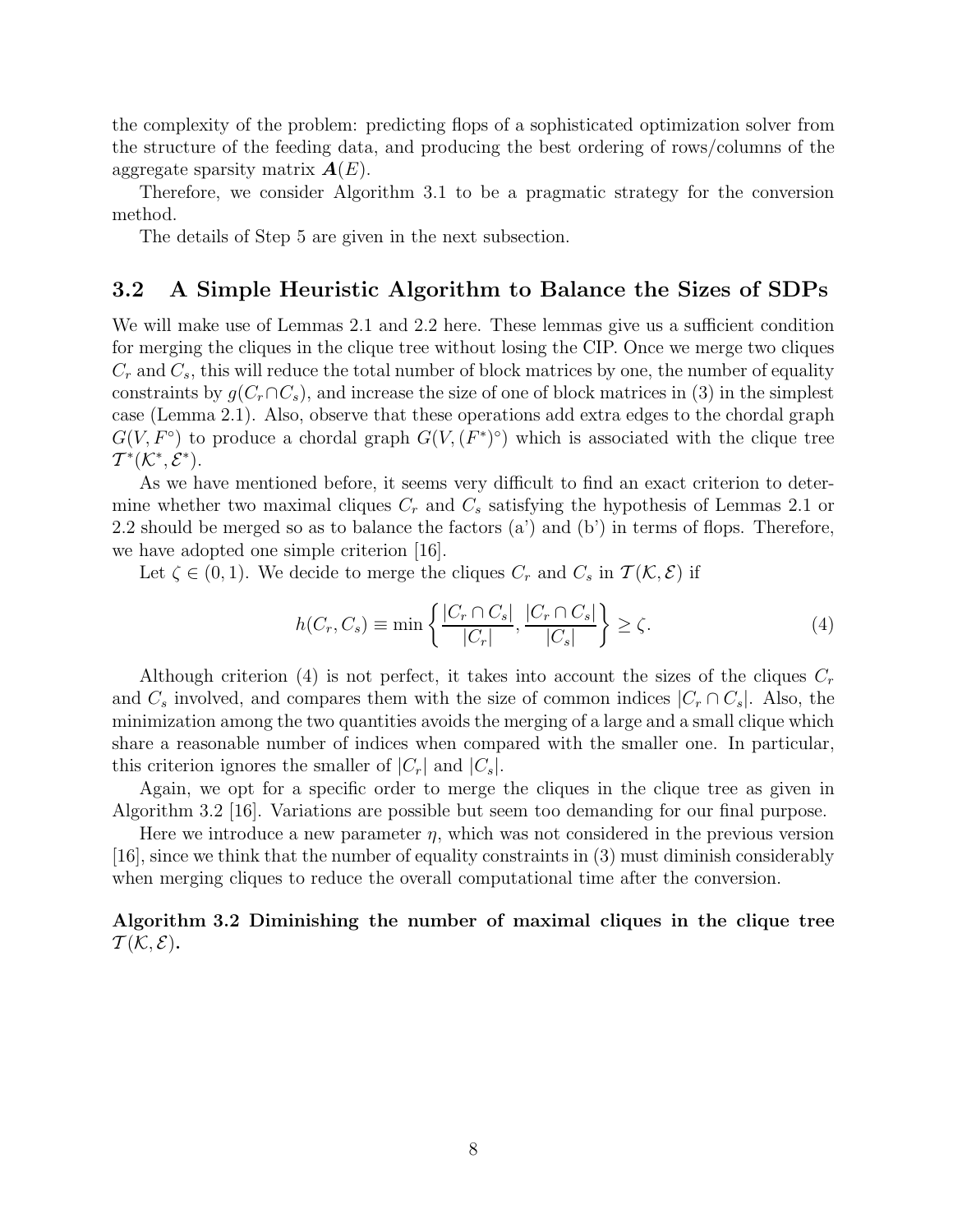Choose a maximal clique in K to be the root for  $\mathcal{T}(\mathcal{K}, \mathcal{E})$ , and let  $\zeta, \eta \in (0, 1)$ for each maximal clique C which was visited for the last time in  $\mathcal{T}(\mathcal{K}, \mathcal{E})$  in a depth-first search

Set  $C_q = C$ for each pair of descendents  $C_r$  and  $C_s$  of  $C_q$  in  $\mathcal{T}(\mathcal{K}, \mathcal{E})$ **if** criterion (4) is satisfied (and  $m'_{+} < \eta m_{+}$  if Lemma 2.2 (i) applies) **then** merge  $C_r$  and  $C_s$  (or  $C_q$ ,  $C_r$  and  $C_s$ ), and let  $\mathcal{T}(\mathcal{K}, \mathcal{E}) = \mathcal{T}'(\mathcal{K}', \mathcal{E}')$ end(for) Set  $C_r = C$ for each descendent  $C_s$  of  $C_r$  in  $\mathcal{T}(\mathcal{K}, \mathcal{E})$ **if** criterion  $(4)$  is satisfied **then** merge  $C_r$  and  $C_s$  and let  $\mathcal{T}(\mathcal{K}, \mathcal{E}) = \mathcal{T}'(\mathcal{K}', \mathcal{E}')$ end(for) end(for)

Unfortunately in practice, the best choice for the parameters given above depends on the SDP. In Subsection 4.2 we will try to estimate the "best parameter" using a statistical method. The inclusion of the new parameter  $\eta$ , and the estimation of good values for both parameters  $\zeta$  and  $\eta$  in (4), makes Algorithm 3.2 an improvement over the previous one [16].

### 4 Conversion Method with Flop Estimation

So far, we have presented the algorithms implemented in [16] with a slight modification. Our proposal here is to replace criterion (4) with a new one which approximately predicts the flops required by an SDP solver.

#### 4.1 Estimating Flops Required by SDP Codes

At first, we will restrict our discussion to a particular solver: SDPA 6.00 [25] which is an implementation of the Mehrotra-type primal-dual predictor-corrector infeasible interiorpoint method using the HRVW/KSH/M direction.

The actual flop counts of sophisticated solvers are very complex and difficult to predict. They depend not only on the sizes and the structure of a particular SDP, but also on the actual data, sparsity, degeneracy of the problem, etc. However, we know a rough estimation of the number of flops per iteration required by a primal-dual interior-point method. The main cost is computing the SCM. Other requirements are:  $\mathcal{O}(m^3)$  flops for the Cholesky factorization to solve the linear system of the SCM;  $\mathcal{O}(\sum_{r=1}^{\ell} n_r^3)$  flops for the multiplication of matrices of size  $n_r \times n_r$  and  $\mathcal{O}(m \sum_{r=1}^{\ell} n_r^2)$  flops to evaluate m inner-products between matrices of size  $n_r \times n_r$  to determine the search direction; and finally  $\mathcal{O}(\sum_{r=1}^{\ell} n_r^3)$  flops to compute the minimum eigenvalues of matrices of size  $n_r \times n_r$  to determine the step length, in the case when all data matrices are dense. See [6] for details.

In particular, SDPA 6.00 considers the sparsity of the data matrices  $\mathbf{A}_p$   $(p = 1, 2, \ldots, m)$ , and employs the formula  $\mathcal{F}_*$  [7] to compute the SCM. We assume henceforth that all data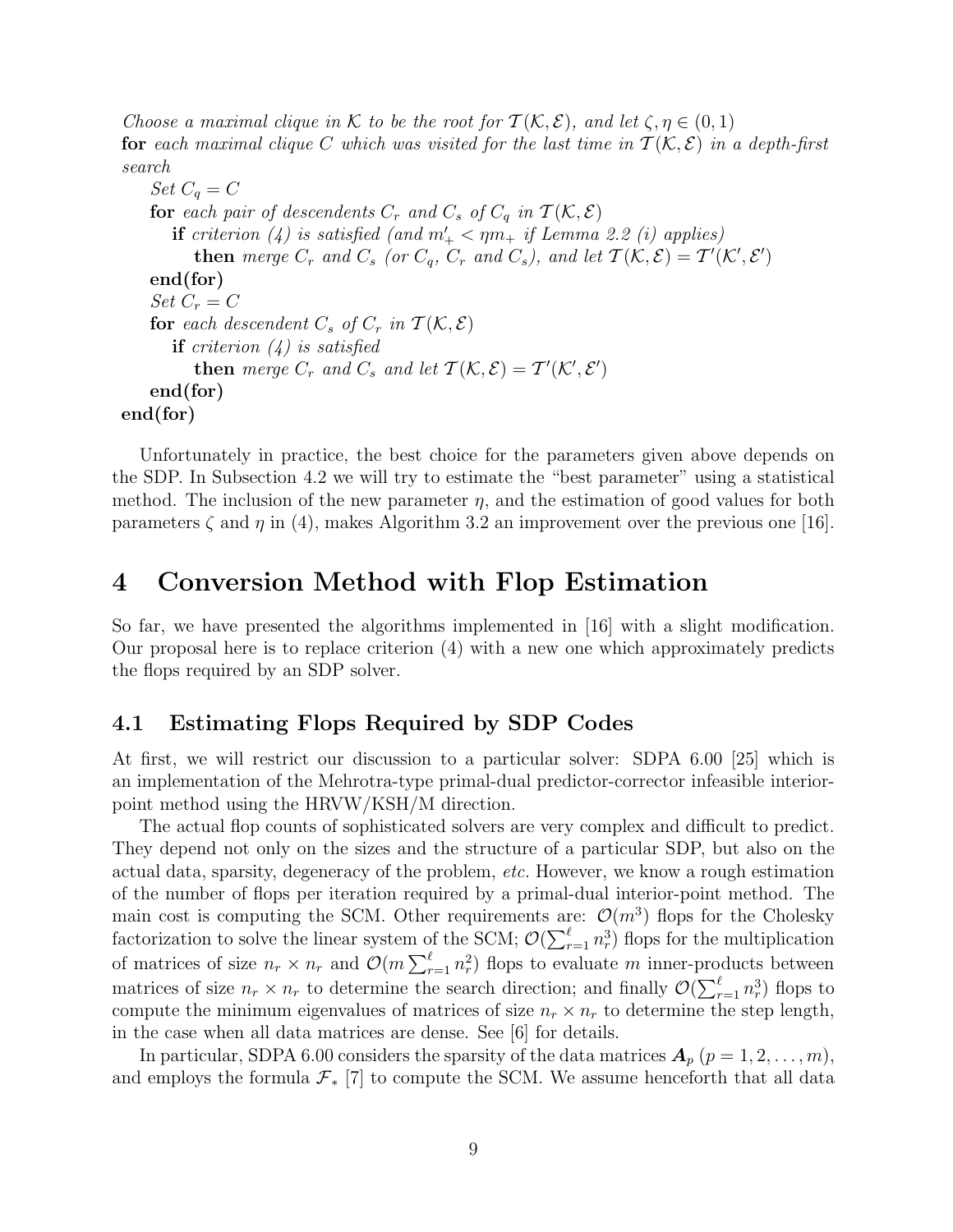matrices  $\mathbf{A}_p$   $(p = 0, 1, \ldots, m)$  have the same block-diagonal matrix structure consisting of  $\ell$  block matrices with dimensions  $n_r \times n_r$   $(r = 1, 2, \ldots, \ell)$  each.

For each  $p = 1, 2, ..., m$  and  $r = 1, 2, ..., \ell$ , let  $f_p(r)$  denote the number of nonzero elements of  $\mathbf{A}_p$  for the corresponding block matrix with index r. Analogously,  $f_\Sigma(r)$  denotes the number of nonzero elements of  $A(E)$  for the corresponding block matrix. In the following discussion of flop estimates, there will be no loss of generality in assuming that  $f_p(r)$  ( $p =$  $1, 2, \ldots, m$  are sorted in non-increasing order for each  $r = 1, 2, \ldots, \ell$  fixed.

Given a constant  $\kappa \geq 1$ , the cost of computing the SCM is given by

$$
\sum_{r=1}^{\ell} S(f_1(r), f_2(r), \ldots, f_m(r), n_r)
$$

where

$$
S(f_1(r), f_2(r), \dots, f_m(r), n_r) = \sum_{p=1}^m \min\{\kappa n_r f_p(r) + n_r^3 + \kappa \sum_{q=p}^m f_q(r),
$$
  

$$
\kappa n_r f_p(r) + \kappa (n_r + 1) \sum_{\substack{q=p\\m\\m}}^m f_q(r),
$$
 (5)  

$$
\kappa (2\kappa f_p(r) + 1) \sum_{q=p}^m f_q(r) \}.
$$

Considering also the sparsity of block matrices, we introduce the term  $n_r f_{\Sigma}(r)$  for each  $r = 1, 2, \ldots, \ell$ . In particular,  $f_{\Sigma}(r)$  becomes equal to  $n_r^2$  if the corresponding block matrix is dense in  $A(E)$ .

We propose the following formula for the flop estimate of each iteration of the primal-dual interior-point method. Let  $\alpha, \beta, \gamma > 0$ ,

$$
C_{\alpha,\beta,\gamma}(f_1, f_2, \dots, f_m, m, n_1, n_2, \dots, n_\ell)
$$
  
= 
$$
\sum_{r=1}^{\ell} S(f_1(r), f_2(r), \dots, f_m(r), n_r) + \alpha m^3 + \beta \sum_{r=1}^{\ell} n_r^3 + \gamma \sum_{r=1}^{\ell} n_r f_\Sigma(r).
$$
 (6)

Observe that the term  $\mathcal{O}(m \sum_{r=1}^{\ell} n_r^2)$  was not include in the proposed formula for reasons to be explained next.

Our goal is to replace criterion (4) which determines whether we should merge the cliques  $C_r$  and  $C_s$  in  $\mathcal{T}(\mathcal{K}, \mathcal{E})$ . Therefore we just need to consider the difference of (6) before and after merging  $C_r$  and  $C_s$  to determine if it is advantageous or not to execute this operation (see Step 5 of Algorithm 3.1). Consider the most complicated case in Lemma 2.2 (ii): we decide to merge if

$$
C_{\alpha,\beta,\gamma}^{before}(f_1, f_2, \ldots, f_m, m, n_1, n_2, \ldots, n_r, n_s, n_q, \ldots, n_\ell) - C_{\alpha,\beta,\gamma}^{after}(f_1, f_2, \ldots, f_{m_+}, m_+, n_1, n_2, \ldots, n_t, \ldots, n_{\ell'}) = S(f_1(r), f_2(r), \ldots, f_m(r), n_r) + S(f_1(s), f_2(s), \ldots, f_m(s), n_s) + S(f_1(q), f_2(q), \ldots, f_m(q), n_q) - S(f_1(t), f_2(t), \ldots, f_{m_+}(t), n_t) + \alpha(m^3 - m_+^3) + \beta(n_r^3 + n_s^3 + n_q^3 - n_t^3) + \gamma(n_r f_\Sigma(r) + n_s f_\Sigma(s) + n_q f_\Sigma(q) - n_t f_\Sigma(t)) > 0,
$$
\n(7)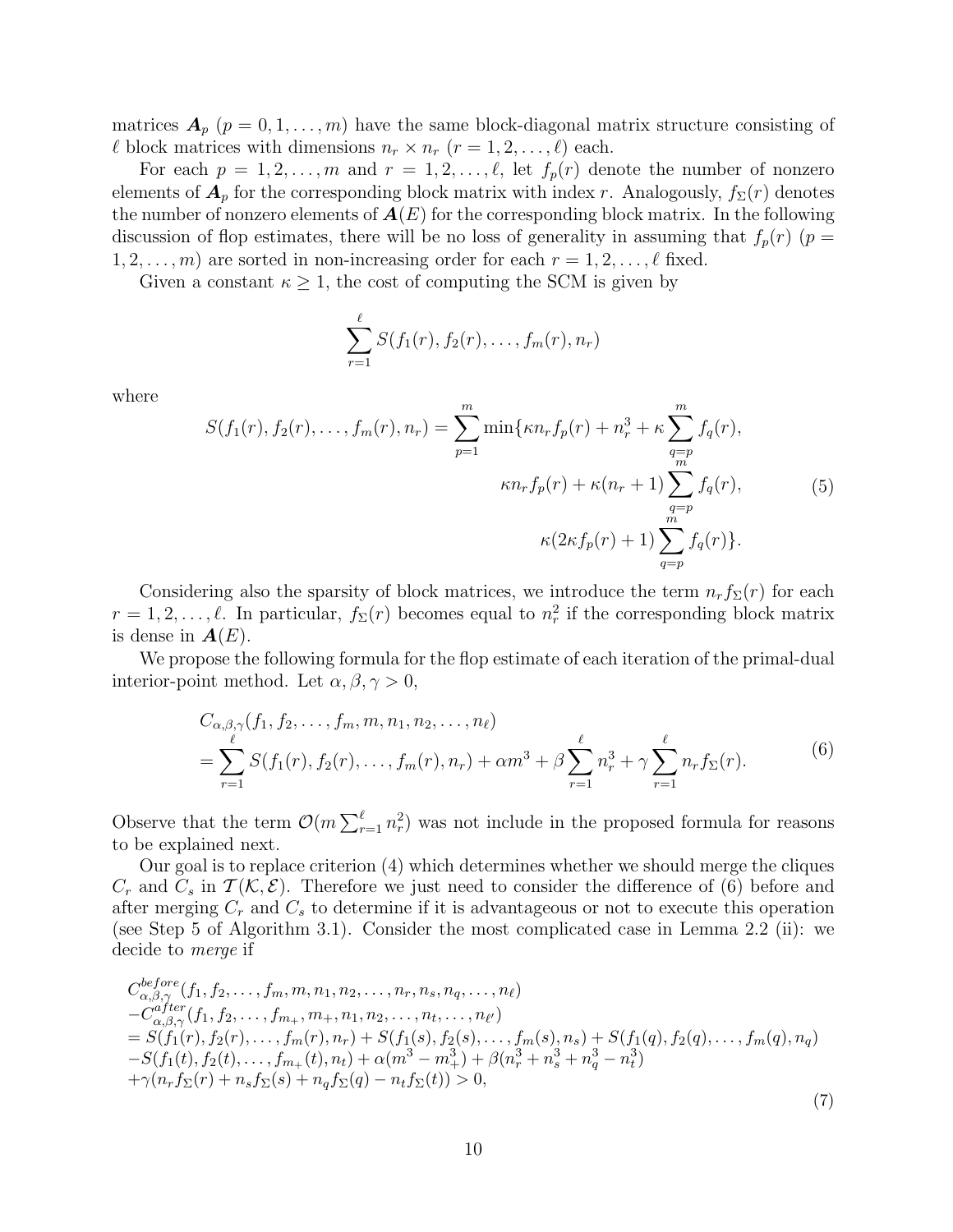where t denotes a new index of a block matrix (clique) after merging  $C_r$ ,  $C_s$  and  $C_q$ ,  $n_t =$  $|C_r \cup C_s \cup C_q| = |C_r \cup C_s|$ , and  $\ell' = \ell - 2$ . Criterion (7) has the advantage of just carrying out the computation of corresponding block matrices (cliques). The inclusion of  $\mathcal{O}(m \sum_{r=1}^{\ell} n_r^2)$ in (6) would complicate the evaluation of (7) since it would involve information on all block matrices, and therefore cause a substantial overhead.

Another simplification we imposed in the actual implementation was to replace  $f_{\Sigma}(\cdot)$  by  $f'_{\Sigma}(\cdot),$ 

 $f_{\Sigma}(n_t) \ge f'_{\Sigma}(n_t) \equiv \max\{f_{\Sigma}(r), f_{\Sigma}(s), f_{\Sigma}(r) + f_{\Sigma}(s) - |C_r \cap C_s|^2\}$ 

which avoids recalculating the non-zero elements of each corresponding block matrix at every evaluation of (7). We observe however that  $f_p(r)$   $(p = 1, 2, \ldots, m_+, r = 1, 2, \ldots, \ell')$ can be always retrieved exactly.

The remaining cases in Lemma 2.1 and Lemma 2.2 (i) follow analogously.

Preliminary numerical experiments using criterion (7) showed that its computation is still very expensive even after several simplifications. Therefore, we opted to implement Algorithm 4.1 which is similar to Algorithm 3.2 and utilizes a hybrid criterion with (4).

#### Algorithm 4.1 Diminishing the number of maximal cliques in the clique tree  $\mathcal{T}(\mathcal{K},\mathcal{E})$ .

Choose a maximal clique in K to be the root for  $\mathcal{T}(\mathcal{K}, \mathcal{E})$ , and let  $0 < \zeta_{\min} < \zeta_{\max} < 1$ , and  $\alpha, \beta, \gamma > 0$ . for each maximal clique C which was visited for the last time in  $T(\mathcal{K}, \mathcal{E})$  in a depth-first search Set  $C_q = C$ for each pair of descendents  $C_r$  and  $C_s$  of  $C_q$  in  $\mathcal{T}(\mathcal{K}, \mathcal{E})$ if criterion (4) is satisfied for  $\zeta_{\text{max}}$ **then** merge  $C_r$  and  $C_s$  (or  $C_q$ ,  $C_r$  and  $C_s$ ), and let  $\mathcal{T}(\mathcal{K}, \mathcal{E}) = \mathcal{T}'(\mathcal{K}', \mathcal{E}')$ elseif criterion (4) is satisfied, for  $\zeta_{\min}$ if criterion (7) is satisfied **then** merge  $C_r$  and  $C_s$  (or  $C_q$ ,  $C_r$  and  $C_s$ ), and let  $\mathcal{T}(\mathcal{K}, \mathcal{E}) = \mathcal{T}'(\mathcal{K}', \mathcal{E}')$ end(for) Set  $C_r = C$ for each descendent  $C_s$  of  $C_r$  in  $\mathcal{T}(\mathcal{K}, \mathcal{E})$ if criterion (4) is satisfied for  $\zeta_{\text{max}}$ **then** merge  $C_r$  and  $C_s$  and let  $\mathcal{T}(\mathcal{K}, \mathcal{E}) = \mathcal{T}'(\mathcal{K}', \mathcal{E}')$ elseif criterion (4) is satisfied, for  $\zeta_{\min}$ if criterion (7) is satisfied with the terms corresponding to  $n_q$  and  $C_q$  removed then merge  $C_r$  and  $C_s$  and let  $\mathcal{T}(\mathcal{K}, \mathcal{E}) = \mathcal{T}'(\mathcal{K}', \mathcal{E}')$ end(for) end(for)

Algorithm 4.1 utilizes the new criterion (7) if  $\zeta_{\min} \leq h(C_r, C_s) < \zeta_{\max}$ . If  $h(C_r, C_s) \geq$  $\zeta_{\text{max}}$ , we automatically decide to merge. If  $h(C_r, C_s) < \zeta_{\text{min}}$ , we do not merge. This strategy avoids excessive evaluation of (7) when a decision to merge the cliques or not is almost clear from the clique tree.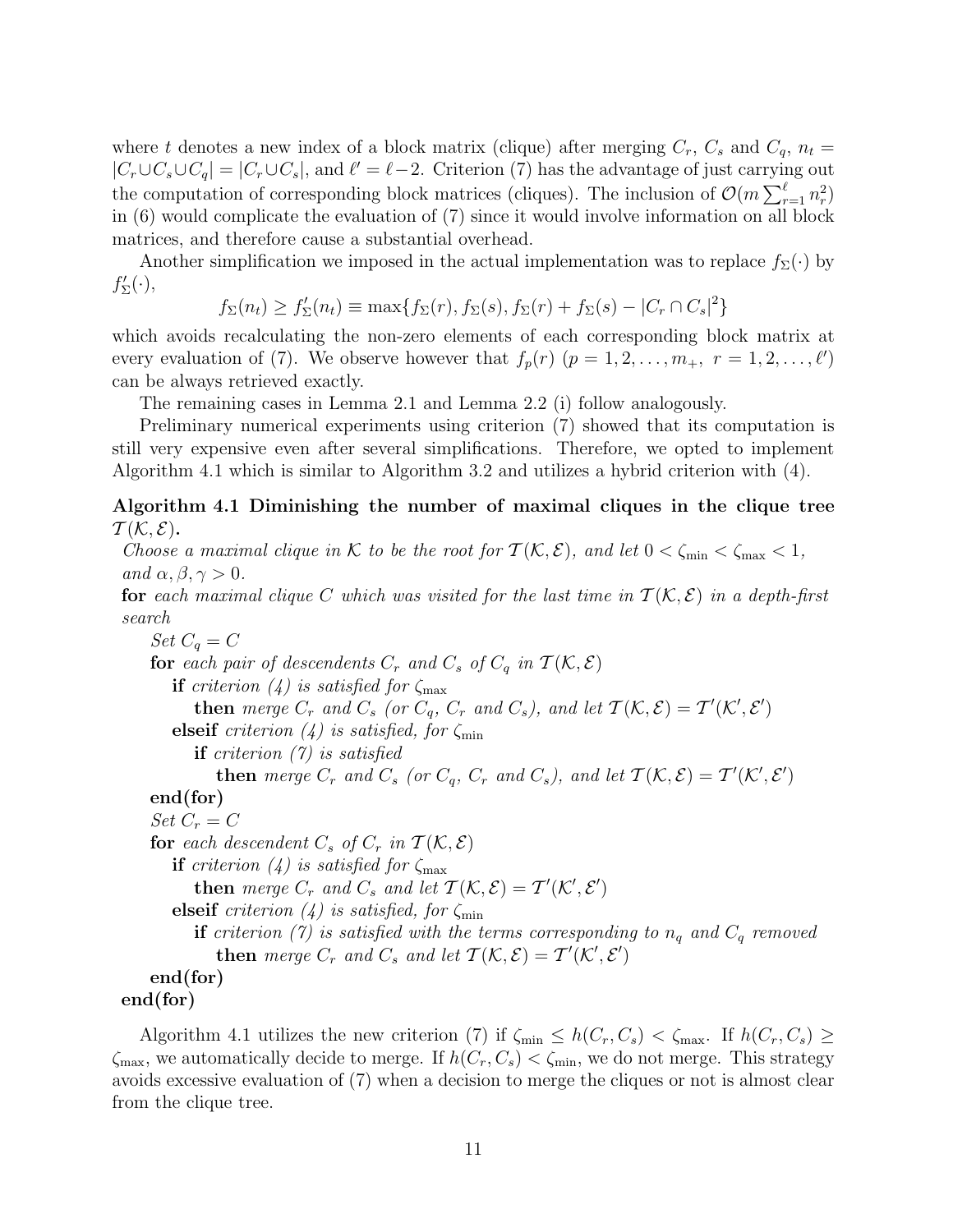As in Algorithm 3.2, it remains a critical question as to how we choose the parameters;  $\alpha, \beta, \gamma > 0$  in Algorithm 4.1, and  $\zeta, \eta \in (0, 1)$  in Algorithm 3.2.

Although we are mainly focusing on SDPA 6.00, we believe that the same algorithm and criterion can be adopted for SDPT3 3.02 [23] with the HRVW/KSH/M direction since it also utilizes the formula  $\mathcal{F}_*$  [7] to compute the SCM, and it has the same complexity order at each iteration of the primal-dual interior-point method. Therefore, we have also considered it in our numerical experiments.

#### 4.2 Estimating Parameters for the Best Performance

Estimating parameters  $\zeta, \eta \in (0, 1)$  in Algorithm 3.2, and  $\alpha, \beta, \gamma > 0$  in Algorithm 4.1 is not an easy task. In fact, our experience tell us that each SDP has its "best parameters". Nevertheless, we propose the following way to determine the possibly best universal parameters  $\zeta$ ,  $\eta$ ,  $\alpha$ ,  $\beta$ , and  $\gamma$ .

We consider four classes of SDP from [16] as our benchmark problems, *i.e.*, norm minimization problems, SDP relaxation of quadratic programs with box constraints, SDP relaxation of max-cut problems over lattice graphs, and SDP relaxation of graph partitioning problems (see Subsection 5.1).

Then we use a technique which combines the *analysis of variance* (ANOVA) [20] and the orthogonal arrays [19] described in [21], and we try to estimate the universal parameters. The ANOVA is in fact a well-known method to detect the most significant factors (parameters). However, it is possible to determine the best values for the parameters in the process of computing them. Therefore, repeating ANOVA for different sets of parameter values, we can hopefully obtain the best parameters for our benchmark problems. In addition, the orthogonal arrays allow us to avoid making experiments with all possible combinations of parameter values. Details of the method are beyond the scope of this paper and are therefore omitted.

We conducted our experiments on two different computers to verify the sensitivity of the parameters: computer A (Pentium III 700MHz with a level 1 data cache of 16KB, level 2 cache of 1MB, and main memory of 2GB) and computer B (Athlon 1.2GHz with a level 1 data cache of 64KB, level 2 cache of 256KB, and main memory of 2GB). Observe that they have different CPU chips and foremost, different cache sizes which have a relative effect on the performance of numerical linear algebra subroutines used in each of the codes.

We obtained the following parameters given in Table 1 for SDPA 6.00 [25] and SDPT3 3.02 [23].

| Table 1: Parameters for Algorithms 3.2 and 4.1 on computers A and B when using SDPA |  |  |  |  |  |  |
|-------------------------------------------------------------------------------------|--|--|--|--|--|--|
| 6.00 and SDPT3 3.02.                                                                |  |  |  |  |  |  |

|                                                                   |  | computer A |        |                                                                                                    | computer B |  |
|-------------------------------------------------------------------|--|------------|--------|----------------------------------------------------------------------------------------------------|------------|--|
| code                                                              |  |            | $\sim$ |                                                                                                    |            |  |
| $SDPA$ 6.00                                                       |  |            |        | $\vert 0.065 \quad 0.963 \vert 0.50 \quad 36 \quad 11 \vert 0.055 \quad 0.963 \vert 0.72 \quad 16$ |            |  |
| SDPT3 3.02   0.095 1.075   0.70 20 46    0.085 0.925   0.58 12 50 |  |            |        |                                                                                                    |            |  |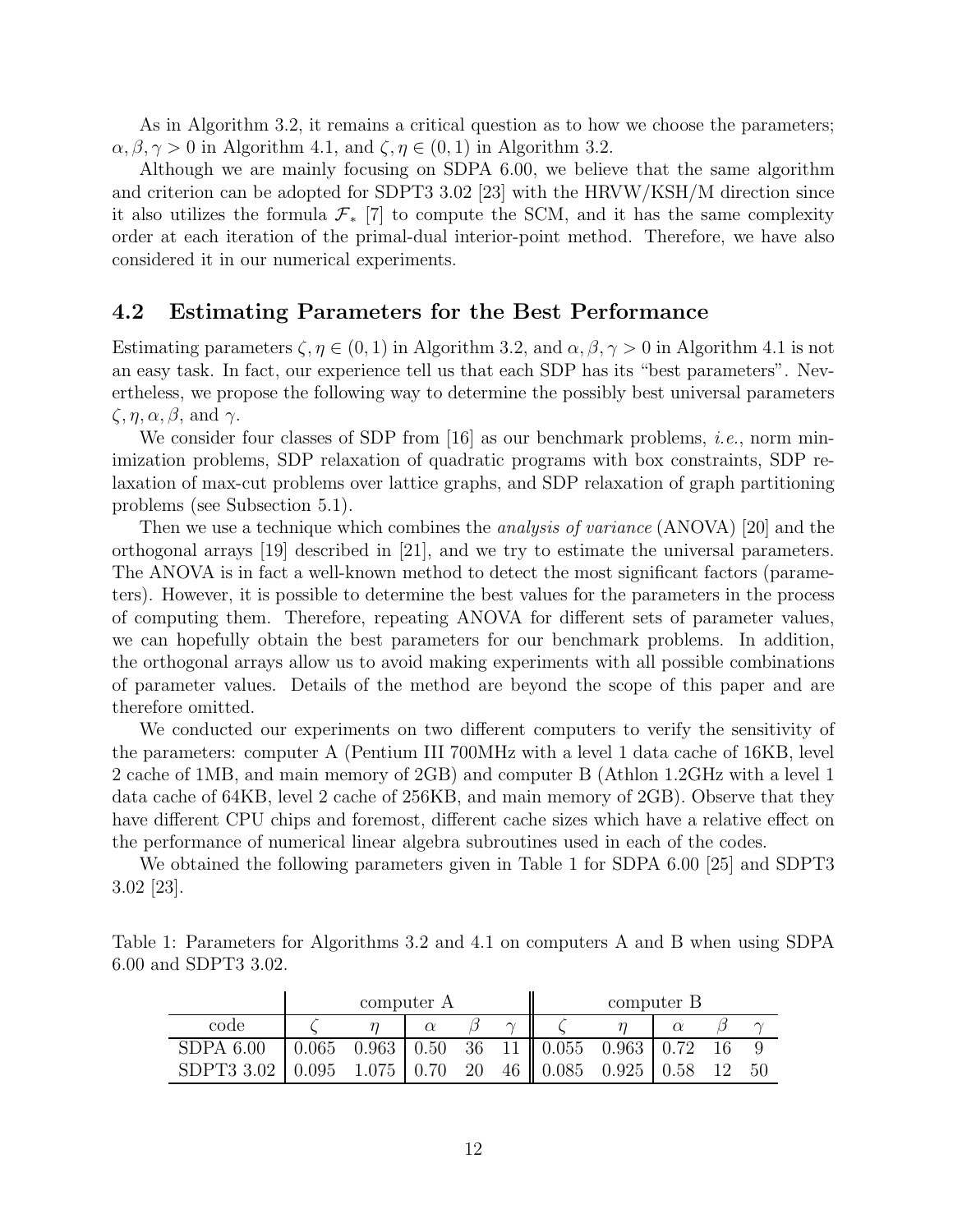### 5 Numerical Experiments

We report in this section the numerical experiments on the performance of proposed versions of the conversion method, i.e., the original version with a new parameter in its heuristic procedure (Subsection 3.2) and the newly proposed one which estimates the flops of each iteration of SDP solvers (Subsection 4.1).

Among the major codes to solve SDPs, we chose the SDPA 6.00 [25] and the SDPT3 3.02 [23]. Both codes are implementations of the Mehrotra-type primal-dual predictor-corrector infeasible interior-point method. In addition, they use the HRVW/KSH/M search direction and the subroutines described in Subsection 4.1 (see also [7]) to compute the SCM on which our newly proposed conversion flop estimation version partially relies.

Three different sets of SDPs were tested, and they are reported in the next subsections. Subsection 5.1 reports results on the SDPs we used to estimate the parameters (see Subsection 4.2), and the same parameters were used for the SDPs in Subsections 5.2, and 5.3. The parameter  $\kappa$  in (5) was fixed to 2.2. The parameters  $\zeta_{\text{min}}$  and  $\zeta_{\text{max}}$  in Algorithm 4.1 were empirically fixed to 0.035 and 0.98, respectively, using the benchmark problems in Subsection 5.1.

In the tables that follows, the original problem sizes are given by the number of equality constraints m, the number of rows of each block matrix  $n$  (where "d" after a number denotes a diagonal matrix), and the sparsity of problems which can be partially understood from the percentages of the aggregate and extended sparsity patterns (Section 2).

In each of numerical result tables, "standard" means the time to solve the corresponding problem by the SDPA 6.00 (or SDPT3 3.02) only, "conversion" is the time to solve the equivalent SDP after its conversion by the original version with the new parameter proposed in Subsection 3.2, and "conversion-fe" is the time to solve the equivalent SDP after its conversion by the version proposed in Subsection 4.1 ("fe" stands for "flop estimate"). The numbers between parentheses are the time for the "conversion" and "conversion-fe". Entries with "=" mean that the converted SDPs became exactly the same as before the conversion.  $m_{+}$  is the number of equality constraints and  $n_{\text{max}}$  gives the sizes of the three largest block matrices after the respective conversion. Bold font numbers indicate the best timing and the ones which are at most 110% of the best timing among "standard", "conversion", and "conversion-fe" including the time for the conversion themselves. In this comparison of time, we ignored the final relative duality gaps and feasibility errors (defined next) specially in the Tables 9 and 10 on structural optimization problems.

We utilized the default parameters both for SDPA 6.00 and SDPT3 3.02 except that λ <sup>∗</sup> was occasionally changed for SDPA 6.00, and OPTIONS.gaptol was set to 10<sup>−</sup><sup>7</sup> and OPTIONS.cachesize was set according to the computer for SDPT3 3.02. When the solvers fail to solve an instance, we report the relative duality gap denoted by "rg",

$$
\frac{\text{(for SDPA)}}{\max\{1.0, (|\boldsymbol{A}_0 \bullet \boldsymbol{X}| + |\sum_{p=1}^m b_p y_p|)/2\}}, \quad \frac{\text{(for SDPT3)}}{\max\{1.0, (|\boldsymbol{A}_0 \bullet \boldsymbol{X}| + |\sum_{p=1}^m b_p y_p|)/2\}}, \quad \frac{\boldsymbol{X} \bullet \boldsymbol{S}}{\max\{1.0, (|\boldsymbol{A}_0 \bullet \boldsymbol{X}| + |\sum_{p=1}^m b_p y_p|)/2\}}, \quad (8)
$$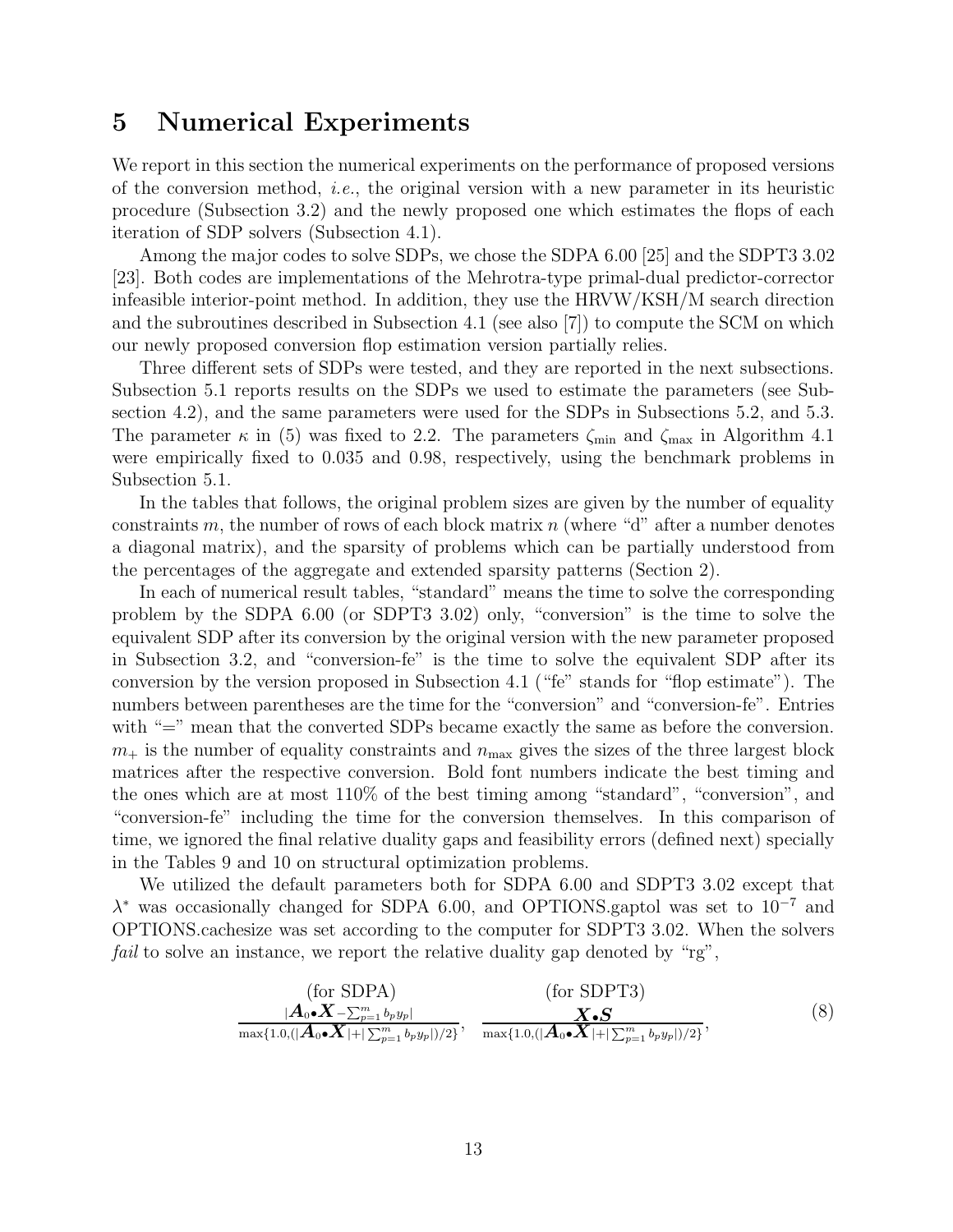and/or the feasibility error, denoted by "fea",

(primal feasibility error for SDPA)

\n
$$
\max\{|A_p \bullet X - b_p| : p = 1, 2, \ldots, m\}, \quad \max\left\{ \left| \left[ \sum_{p=1}^m A_p y_p + S - C \right]_{ij} \right| : i, j = 1, 2, \ldots, n \right\}
$$
\n(primal feasibility error for SDPT3)

\n
$$
\frac{\sqrt{\sum_{p=1}^m (A_p \bullet X - b_p)^2}}{\max\{1.0, \|\mathbf{b}\|_2\}}, \quad \max\left\{ \frac{\|\sum_{p=1}^m A_p y_p + S - C\|_2}{\max\{1.0, \|\mathbf{C}\|_2\}}, \ldots, \frac{\|\sum_{p=1}^m A_p y_p + S - C\|_2}{\max\{1.0, \|\mathbf{C}\|_2\}}, \ldots, \frac{\|\mathbf{b}\|_2}{\max\{1.0, \|\mathbf{C}\|_2\}} \right\}
$$
\n(9)

,

respectively. To save space, the negative  $log_{10}$  values of these quantities are reported. For instance "rg"=2 means that the relative duality gap is less than  $10^{-2}$  and "fea"=p6 means that the primal feasibility error is less than 10<sup>−</sup><sup>6</sup> . When "rg" and "fea" are less than the required accuracy  $10^{-7}$ , they are omitted in the tables.

Finally, the numerical results for SDPA 6.00 and SDPT3 3.02 show very similar behaviors. Therefore, to keep the essence of the comparison and avoid lengthy tables, we decided to not include the numerical results for SDPT3 3.02, and instead just point out the relevant differences in each of the corresponding subsections.

#### 5.1 Benchmark Problems

The sizes of our benchmark SDPs, i.e., norm minimization problems, SDP relaxation of quadratic programs with box constraints, SDP relaxation of max-cut problems over lattice graphs, and SDP relaxation of graph partitioning problems, are shown in Table 2. The original formulation of graph partitioning problems gives a dense aggregate sparsity pattern not allowing us to use the conversion method, and therefore we previously applied an appropriate congruent transformation [8, Section 6] to them.

The discussion henceforth considers the advantages in terms of the computational time.

Tables 3 and 4 give the results for SDPA 6.00 on computers A and B, respectively. For the norm minimization problems, it is advantageous to apply the "conversion". For the SDP relaxations of maximum cut problems and graph partitioning problems, it seems that "conversion" and "conversion-fe" are better than "standard". However, for the SDP relaxation of quadratic programs, no conversion is ideal. This result is particularly intriguing since the superiority of the "conversion" was clear when using SDPA 5.0 [16], and SDPA 6.00 mainly differs from SDPA 5.0 in the numerical linear algebra library where Meschach was replaced by ATLAS/LAPACK in the latest version.

Comparing the results on computers A and B, they have similar trends except that it is faster to solve the norm minimization problems on computer A than computer B due to its cache size.

Similar results were observed for SDPT3 3.02 on computers A and B. Details are not shown here. However, for SDPT3 3.02, "conversion" or "conversion-fe" is sometimes better than "standard" on the SDP relaxation of quadratic programs. Also, the computational time for the norm minimization problems is not faster on computer A than on computer B as was observed for SDPA 6.00.

We observe that for "conversion-fe", all of the converted problems in the corresponding tables are the same for computers A and B, and for both SDPA 6.00 and SDPT3 3.02,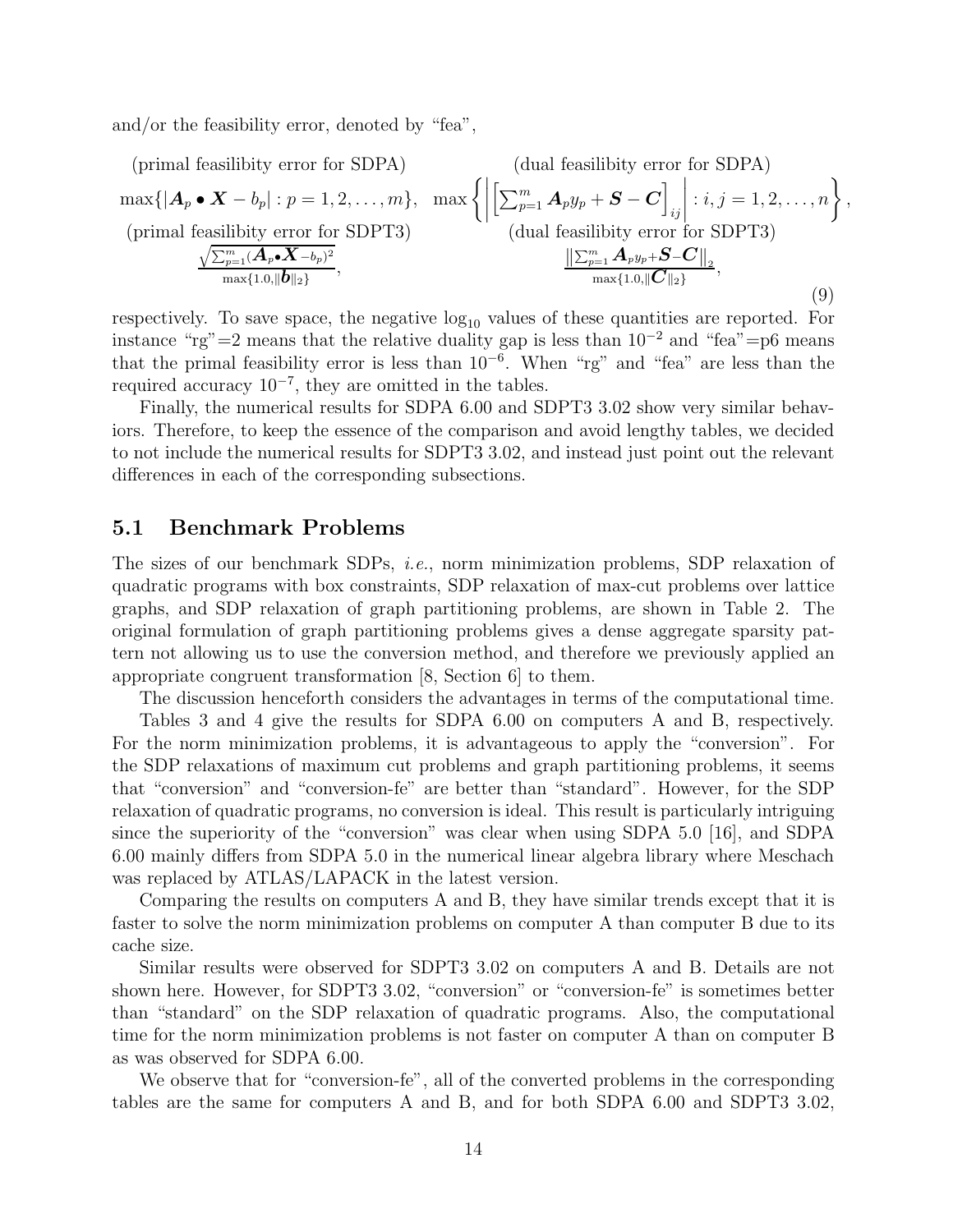Table 2: Sizes and percentages of the aggregate and extended sparsity patterns of norm minimization problems, SDP relaxation of quadratic programs with box constraints, SDP relaxation of maximum cut problems, and SDP relaxation of graph partition problems.

| problem          | $\boldsymbol{m}$ | $\boldsymbol{n}$ | (%)<br>aggregate | $(\%)$<br>extended |
|------------------|------------------|------------------|------------------|--------------------|
| norm1            | 11               | 1000             | 0.30             | 0.30               |
| norm2            | 11               | 1000             | 0.50             | 0.50               |
| norm5            | 11               | 1000             | 1.10             | $1.10\,$           |
| norm10           | 11               | 1000             | 2.08             | 2.09               |
| norm20           | 11               | 1000             | 4.02             | 4.06               |
| norm50           | 11               | 1000             | 9.60             | 9.84               |
| qp3.0            | 1001             | 1001,1000d       | 0.50             | 2.83               |
| qp3.5            | 1001             | 1001,1000d       | 0.55             | 4.56               |
| qp4.0            | 1001             | 1001,1000d       | 0.60             | 6.43               |
| qp4.5            | 1001             | 1001,1000d       | 0.66             | 8.55               |
| qp5.0            | 1001             | 1001,1000d       | 0.70             | 10.41              |
| $mcp2\times500$  | 1000             | 1000             | 0.40             | 0.50               |
| $mcp4\times250$  | 1000             | 1000             | 0.45             | 0.86               |
| $mcp5\times200$  | 1000             | 1000             | 0.46             | 1.03               |
| $mcp8\times125$  | 1000             | 1000             | 0.47             | 1.38               |
| $mcp10\times100$ | 1000             | 1000             | 0.48             | 1.57               |
| $mcp20\times50$  | 1000             | 1000             | 0.49             | 2.12               |
| $mcp25\times40$  | 1000             | 1000             | 0.49             | 2.25               |
| $gpp2\times500$  | 1001             | 1000             | 0.70             | 0.70               |
| $gpp4\times250$  | 1001             | 1000             | 1.05             | 1.10               |
| $gpp5\times200$  | 1001             | 1000             | 1.06             | 1.30               |
| $gpp8\times125$  | 1001             | 1000             | 1.07             | 2.39               |
| $gpp10\times100$ | 1001             | 1000             | 1.07             | 2.94               |
| $gpp20\times50$  | 1001             | 1000             | 1.08             | 4.97               |
| $gpp25\times40$  | 1001             | 1000             | 1.08             | 5.31               |

respectively, excepting for "norm1", "norm2", "norm10", and "mcp25 $\times$ 40".

Summing up, preprocessing by "conversion" or "conversion-fe" produces in the best case a speed-up of about 140 times for "norm1" using SDPA 6.00, and about 14 times for SDPT3 3.02, when compared with "standard", even including the time for the conversion itself. And in the worse case "qp4.0" the running time is only 2.4 times more than "standard".

#### 5.2 SDPLIB Problems

The next set of problems are from the SDPLIB 1.2 collection [4]. We selected the problems which have sparse aggregate sparsity patterns including the ones after the congruent transformation [8, Section 6] like "equalG", "gpp", and "theta" problems. We excluded the small instances because we are interested in large-scale SDPs, and also the large ones because of the insufficiency of memory. Problem sizes and sparsity information are shown in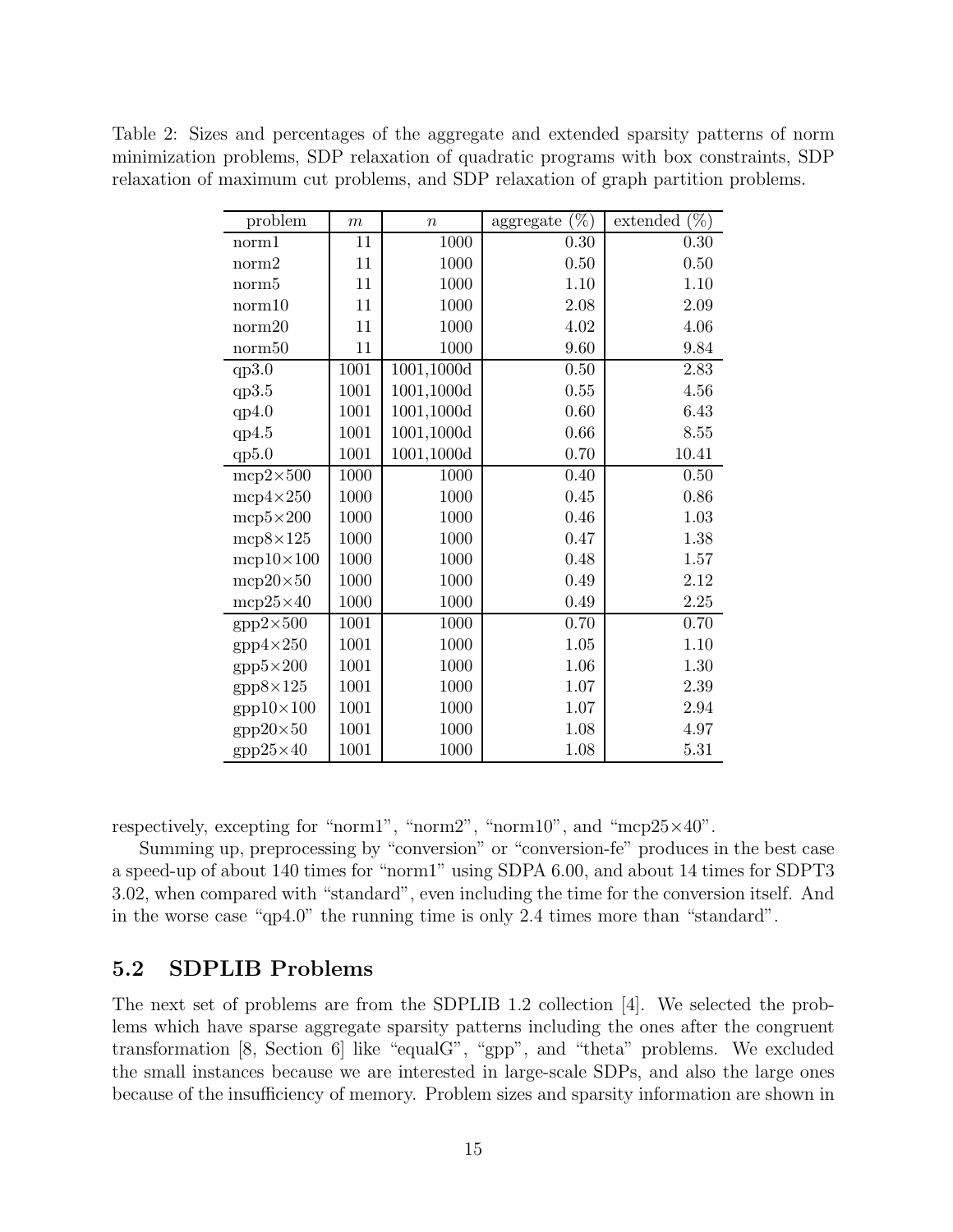Table 3: Numerical results on norm minimization problems, SDP relaxation of quadratic programs with box constraints, SDP relaxation of maximum cut problems, and SDP relaxation of graph partition problems for SDPA 6.00 on computer A.

|                            | standard |         | conversion    |                             |         | conversion-fe    |               |  |  |
|----------------------------|----------|---------|---------------|-----------------------------|---------|------------------|---------------|--|--|
| problem                    | time(s)  | $m_{+}$ | $n_{\rm max}$ | time(s)                     | $m_{+}$ | $n_{\text{max}}$ | time(s)       |  |  |
| norm1                      | 691.1    | 77      | 16, 16, 16    | 2.3(4.3)                    | 58      | 29, 29, 29       | 2.9(1.8)      |  |  |
| norm2                      | 820.2    | 113     | 31,31,31      | 4.7(4.4)                    | 71      | 58, 58, 58       | 7.4(2.7)      |  |  |
| norm <sub>5</sub>          | 1047.4   | 206     | 77,77,77      | 15.4(4.5)                   | 116     | 143, 143, 143    | 33.6(9.0)     |  |  |
| norm10                     | 1268.8   | 341     | 154, 154, 154 | 50.4(5.8)                   | 231     | 286,286,286      | 138.1(34.2)   |  |  |
| norm20                     | 1631.7   | 641     | 308,308,308   | 192.6(8.9)                  | 221     | 572,448          | 514.3 (182.9) |  |  |
| norm50                     | 2195.5   | 1286    | 770,280       | 1093.0(20.2)                | 11      | 1000             | $= (20.0)$    |  |  |
| qp3.0                      | 895.4    | 1373    | 816,22,19     | 916.1(34.3)                 | 1219    | 864, 21, 18      | 847.4(41.8)   |  |  |
| qp3.5                      | 891.5    | 1444    | 844, 20, 18   | 1041.5(39.3)                | 1249    | 875, 18, 12      | 890.2 (45.2)  |  |  |
| qp4.0                      | 891.0    | 1636    | 856,26,20     | 1294.5(48.2)                | 1420    | 883, 20, 13      | 1084.5(53.4)  |  |  |
| qp4.5                      | 891.4    | 1431    | 905, 15, 10   | 1163.6(63.2)                | 1284    | 930,10,9         | 1028.3(68.4)  |  |  |
| qp5.0                      | 892.7    | 1515    | 909,12,11     | 1206.3(74.4)                | 1381    | 922, 12, 11      | 1045.9(79.4)  |  |  |
| $mcp2\times500$            | 822.6    | 1102    | 31,31,31      | 91.8(1.1)                   | 1051    | 58,58,58         | 53.0 $(4.4)$  |  |  |
| $mcp4\times250$            | 719.0    | 1236    | 64,63,63      | 96.4(2.1)                   | 1204    | 118,116,115      | 97.5(5.7)     |  |  |
| $mcp5\times200$            | 764.9    | 1395    | 91,82,82      | 153.5(2.5)                  | 1317    | 156,149,146      | 125.5(6.3)    |  |  |
| $mcp8\times125$            | 662.8    | 1343    | 236, 155, 134 | 100.7(5.5)                  | 1202    | 240,236,233      | 72.3(12.3)    |  |  |
| $mcp10\times100$           | 701.1    | 1547    | 204,172,161   | 129.0(7.8)                  | 1196    | 301,296,227      | 88.7(14.7)    |  |  |
| $mcp20\times50$            | 653.1    | 1657    | 367,312,307   | 149.8(19.3)                 | 1552    | 570, 367, 75     | 221.5 (25.2)  |  |  |
| $mcp25\times40$            | 690.7    | 1361    | 622,403.5     | 246.1(30.3)                 | 1325    | 584,441          | 225.2(46.1)   |  |  |
| $gpp2\times 500$           | 806.1    | 1133    | 47, 47, 47    | 77.7(1.7)                   | 1073    | 86,86,86         | 53.4(5.7)     |  |  |
| $gpp4\times250$            | 814.3    | 1181    | 136,77,77     | 64.4 $(2.8)$                | 1106    | 143, 143, 143    | 56.5(8.1)     |  |  |
| $gpp5\times200$            | 807.5    | 1211    | 130,93,93     | 67.7(3.5)                   | 1106    | 172, 172, 172    | 63.8 $(10.4)$ |  |  |
| $\mathrm{gpp8}{\times}125$ | 806.1    | 1472    | 170,166,159   | 119.5(6.8)                  | 1392    | 319,290,272      | 144.6 (14.1)  |  |  |
| $gpp10\times100$           | 798.9    | 1809    | 236,208,203   | 195.1(10.6)                 | 1263    | 396,339,296      | 151.2(23.4)   |  |  |
| $gpp20\times50$            | 799.6    | 1679    | 573,443,35    | 314.5(18.2)                 | 1379    | 566.461          | 293.7(21.1)   |  |  |
| $gpp25\times40$            | 808.3    | 1352    | 526,500       | ${\bf 268.3}\;({\bf 39.2})$ | 1904    | 684,353          | 436.3(82.2)   |  |  |

Table 5. Observe that in several cases, the fill-in effect causes the extended sparsity patterns to become much denser than the corresponding aggregate sparsity patterns.

We can observe from the numerical results in Tables 6 and 7 that the conversion method is advantageous when the extended sparsity patterns are less than 5%, which is the case for "equalG11", "maxG11", "maxG32", "mcp250-1", "mcp500-1", "qpG11", "qpG51", and "thetaG11". The exception are "maxG32" and "mcp250-1" for SDPT3 3.02. In particular, it is difficult to say which version of the conversion method is ideal in general, but it seems that "conversion" is particularly better for "maxG32", and "conversion-fe" is better for "equalG11", " $maxG11$ ", and " $qpG51$ ".

Once again, the converted problems under the columns "conversion-fe" are exactly the same for the corresponding tables except "equalG11", "maxG11", "mcp250-4", "mcp500-1", "qpG11", and "ss30".

For "qpG11" we have a speed-up of 6.4 to 13.2 times when preprocessed by "conversion" or "conversion-fe" using SDPA 6.00, and 15.5 to 19.3 times for SDPT3 3.02, even including the time for the conversion itself. On the other hand, the worse case is "mcp250-1" (for SDPT3 3.02) which takes only 1.6 times more than "standard" when restricting to problems with less than 5% on their extended sparsity patterns.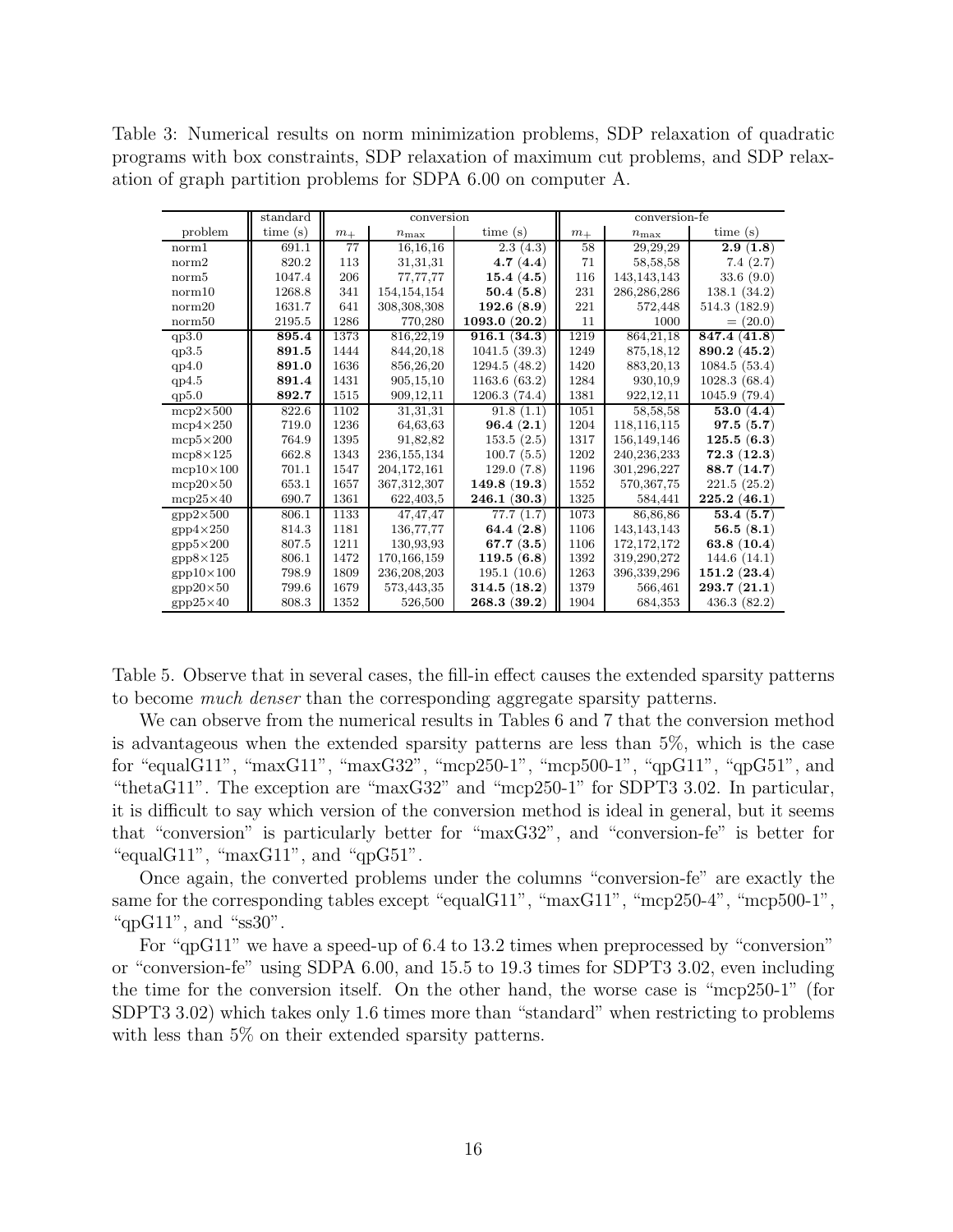Table 4: Numerical results on norm minimization problems, SDP relaxation of quadratic programs with box constraints, SDP relaxation of maximum cut problems, and SDP relaxation of graph partition problems for SDPA 6.00 on computer B.

|                   | standard  |         | conversion       |              |         | conversion-fe |                           |  |  |
|-------------------|-----------|---------|------------------|--------------|---------|---------------|---------------------------|--|--|
| problem           | time(s)   | $m_{+}$ | $n_{\text{max}}$ | time(s)      | $m_{+}$ | $n_{\rm max}$ | time(s)                   |  |  |
| norm1             | 303.9     | 66      | 19,19,19         | 1.2(1.9)     | 51      | 29,29,29      | 1.4(0.7)                  |  |  |
| norm <sub>2</sub> | 462.0     | 95      | 37, 37, 37       | 2.5(1.8)     | 68      | 58,58,58      | 3.6(1.3)                  |  |  |
| norm <sub>5</sub> | 1181.3    | 176     | 91,91,91         | 9.3(2.3)     | 116     | 143, 143, 143 | 17.4(4.2)                 |  |  |
| norm10            | 2410.4    | 286     | 182, 182, 182    | 43.2(3.4)    | 176     | 286,286,286   | 77.1 (14.9)               |  |  |
| norm20            | 2664.5    | 431     | 364, 364, 312    | 251.9(6.0)   | 221     | 572,448       | 1350.2(110.3)             |  |  |
| norm50            | 2970.3    | 1286    | 910,140          | 2632.2(15.4) | 11      | 1000          | $= (15.2)$                |  |  |
| qp3.0             | 349.4     | 1287    | 843,22,19        | 493.3(18.5)  | 1219    | 864, 21, 18   | $\overline{447.9}$ (20.7) |  |  |
| qp3.5             | 348.1     | 1391    | 853, 20, 18      | 580.7(22.4)  | 1249    | 875, 18, 12   | 474.6 (24.7)              |  |  |
| qp4.0             | 347.8     | 1601    | 861,26,20        | 789.2 (32.4) | 1420    | 883, 20, 13   | 631.9 (34.6)              |  |  |
| qp4.5             | 349.0     | 1399    | 915, 15, 10      | 626.9 (46.9) | 1284    | 930,10,9      | 540.3 (49.1)              |  |  |
| qp5.0             | 347.5     | 1514    | 910,12,11        | 709.5(59.0)  | 1381    | 922, 12, 11   | 574.6 (60.3)              |  |  |
| $mcp2\times500$   | 268.3     | 1084    | 37, 37, 37       | 49.2(0.7)    | 1051    | 58,58,58      | 35.1(2.2)                 |  |  |
| $mcp4\times250$   | 234.2     | 1204    | 85,75,75         | 56.0 $(1.2)$ | 1204    | 118,116,115   | 67.2 $(2.9)$              |  |  |
| $mcp5\times200$   | 250.7     | 1295    | 106,96,94        | 73.0(1.6)    | 1317    | 156,149,146   | 95.2(3.2)                 |  |  |
| $mcp8\times125$   | 221.5     | 1340    | 160,155,154      | 52.7(3.2)    | 1202    | 240,236,233   | 36.2 $(6.8)$              |  |  |
| $mcp10\times100$  | 233.1     | 1615    | 233, 201, 187    | 101.5(4.0)   | 1196    | 301,296,227   | 42.1(8.2)                 |  |  |
| $mcp20\times50$   | 215.6     | 1330    | 581,392,62       | 84.2(8.3)    | 1552    | 570, 367, 75  | 102.8(14.6)               |  |  |
| $mcp25\times40$   | 228.4     | 1325    | 567,458          | 87.2(18.3)   | 1406    | 650,378       | 100.5(33.5)               |  |  |
| $gpp2\times 500$  | 265.5     | 1109    | 55,55,55         | 44.7(1.0)    | 1073    | 86,86,86      | 31.9(2.8)                 |  |  |
| $gpp4\times250$   | 267.1     | 1151    | 140,91,91        | 34.7(1.8)    | 1106    | 143, 143, 143 | 29.9(4.4)                 |  |  |
| $gpp5\times200$   | 265.3     | 1169    | 168,110,110      | 34.0(2.3)    | 1106    | 172,172,172   | 32.5(5.5)                 |  |  |
| $gpp8\times125$   | $265.0\,$ | 1337    | 202,177,176      | 49.2(4.7)    | 1392    | 319,290,272   | 93.3(7.6)                 |  |  |
| $gpp10\times100$  | 253.4     | 1536    | 277, 277, 242    | 107.9(7.0)   | 1263    | 396,339,296   | 62.0 $(13.5)$             |  |  |
| $gpp20\times50$   | 262.4     | 2030    | 512,491,39       | 179.7(9.4)   | 1379    | 566,461       | 112.3(10.9)               |  |  |
| $gpp25\times40$   | 264.1     | 1352    | 526,500          | 103.2(22.1)  | 1904    | 689,353       | 183.7 (47.6)              |  |  |

#### 5.3 Structural Optimization Problems

The last set of problems are from structural optimization [12] and have sparse aggregate sparsity patterns. Problem sizes and sparsity information are shown in Table 8.

The numerical results for these four classes of problems for SDPA 6.00 on computers A and B are shown in Tables 9 and 10. Entries with "M" means out of memory.

Among these four classes, the conversion method is only advantageous for the "shmup" problems.

We observe that both SDPA 6.00 and SDPT3 3.02 have some difficult solving the converted problems, i.e., "conversion" and "conversion-fe", to the same accuracy as "standard", suggesting that the conversion itself can sometimes cause a negative effect. In some cases like "vibra5" for "conversion-fe", SDPT3 3.02 fails to solve them. However, these structural optimization problems are difficult to solve by their nature (see "rg" and "fea" columns under "standard").

Once again, the converted problems under the columns "conversion-fe" have similar sizes. In particular the converted problems are exactly the same for the corresponding tables for "buck5", "shmup3∼5", "trto4∼5" and "vibra5".

Although it is difficult to make direct comparisons due to the difference in accuracies, it seems in general that "conversion-fe" is better than "conversion" for worse case scenarios when preprocessing actually increases the computational cost.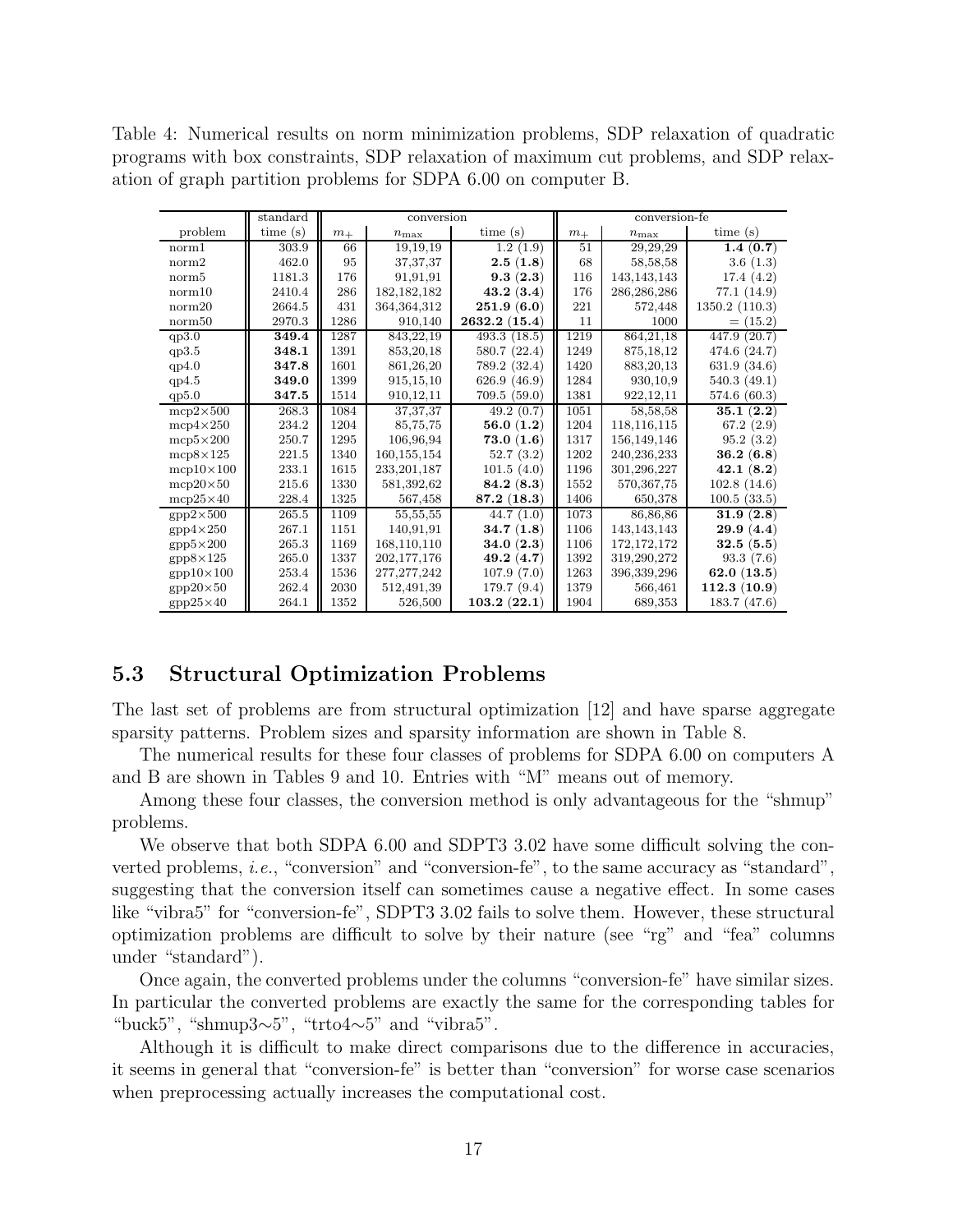Table 5: Sizes and percentages of the aggregate and extended sparsity patterns of SDPLIB problems.

| problem                  | $\boldsymbol{m}$ | $\boldsymbol{n}$ | $\overline{\%})$<br>aggregate | $\overline{(\%)}$<br>extended |
|--------------------------|------------------|------------------|-------------------------------|-------------------------------|
| equal G11                | 801              | 801              | 1.24                          | $(A)$ 4.32, $(B)$ 4.40        |
| equalG51                 | 1001             | 1001             | 4.59                          | 53.37<br>52.99, (B)<br>(A)    |
| $gpp250-1$               | 251              | 250              | 5.27                          | 31.02                         |
| gpp250-2                 | 251              | 250              | 8.51                          | 52.00                         |
| $gpp250-3$               | 251              | 250              | 16.09                         | 72.31                         |
| gpp250-4                 | 251              | 250              | 26.84                         | 84.98                         |
| gpp500-1                 | 501              | 500              | 2.56                          | 28.45                         |
| gpp500-2                 | 501              | 500              | 4.42                          | 46.54                         |
| gpp500-3                 | 501              | 500              | 7.72                          | 66.25                         |
| gpp500-4                 | 501              | 500              | 15.32                         | 83.06                         |
| maxG11                   | 800              | 800              | 0.62                          | $2.52\,$                      |
| maxG32                   | 2000             | 2000             | 0.25                          | 1.62                          |
| maxG51                   | 1000             | 1000             | 1.28                          | 13.39                         |
| $mcp250-1$               | $\overline{250}$ | $\overline{250}$ | 1.46                          | 3.65                          |
| $mcp250-2$               | 250              | 250              | 2.36                          | 14.04                         |
| $mcp250-3$               | 250              | 250              | 4.51                          | 34.09                         |
| $mcp250-4$               | 250              | 250              | 8.15                          | 57.10                         |
| $mcp500-1$               | 500              | 500              | 0.70                          | 2.13                          |
| mcp500-2                 | 500              | 500              | 1.18                          | 10.78                         |
| mcp500-3                 | 500              | 500              | 2.08                          | 27.94                         |
| $mcp500-4$               | 500              | 500              | 4.30                          | 52.89                         |
| $q\overline{pG11}$       | 800              | 1600             | 0.19                          | 0.68                          |
| qpG51                    | 1000             | 2000             | 0.35                          | 3.36                          |
| $\overline{\text{ss30}}$ | 132              | 294,132d         | 8.81                          | 18.71                         |
| theta2                   | 498              | 100              | 36.08                         | 77.52                         |
| theta <sub>3</sub>       | 1106             | 150              | 35.27                         | 85.40                         |
| theta4                   | 1949             | 200              | 34.71                         | 85.89                         |
| theta <sub>5</sub>       | 3028             | 250              | 34.09                         | 89.12                         |
| theta <sub>6</sub>       | 4375             | 300              | 34.42                         | 90.36                         |
| thetaG11                 | 2401             | 801              | 1.62                          | 4.92                          |
| thetaG51                 | 6910             | 1001             | 4.93                          | 53.65                         |

(A): computer A, (B): computer B.

In particular, SDPT3 3.02 fails to solve "buck5" and "vibra5" for "conversion" due to lack of memory while it can solve "shmup5" using "conversion-fe", which SDPA 6.00 cannot solve, again because of insufficient memory.

### 6 Conclusion and Further Remarks

As we stated in the Introduction, the conversion method is a preprocessing phase of SDP solvers for sparse and large-scale SDPs. We slightly improved the original version [16] here, and proposed a new version of the conversion method which attempts to produce the best equivalent SDP in terms of reducing the computational time. A flop estimation function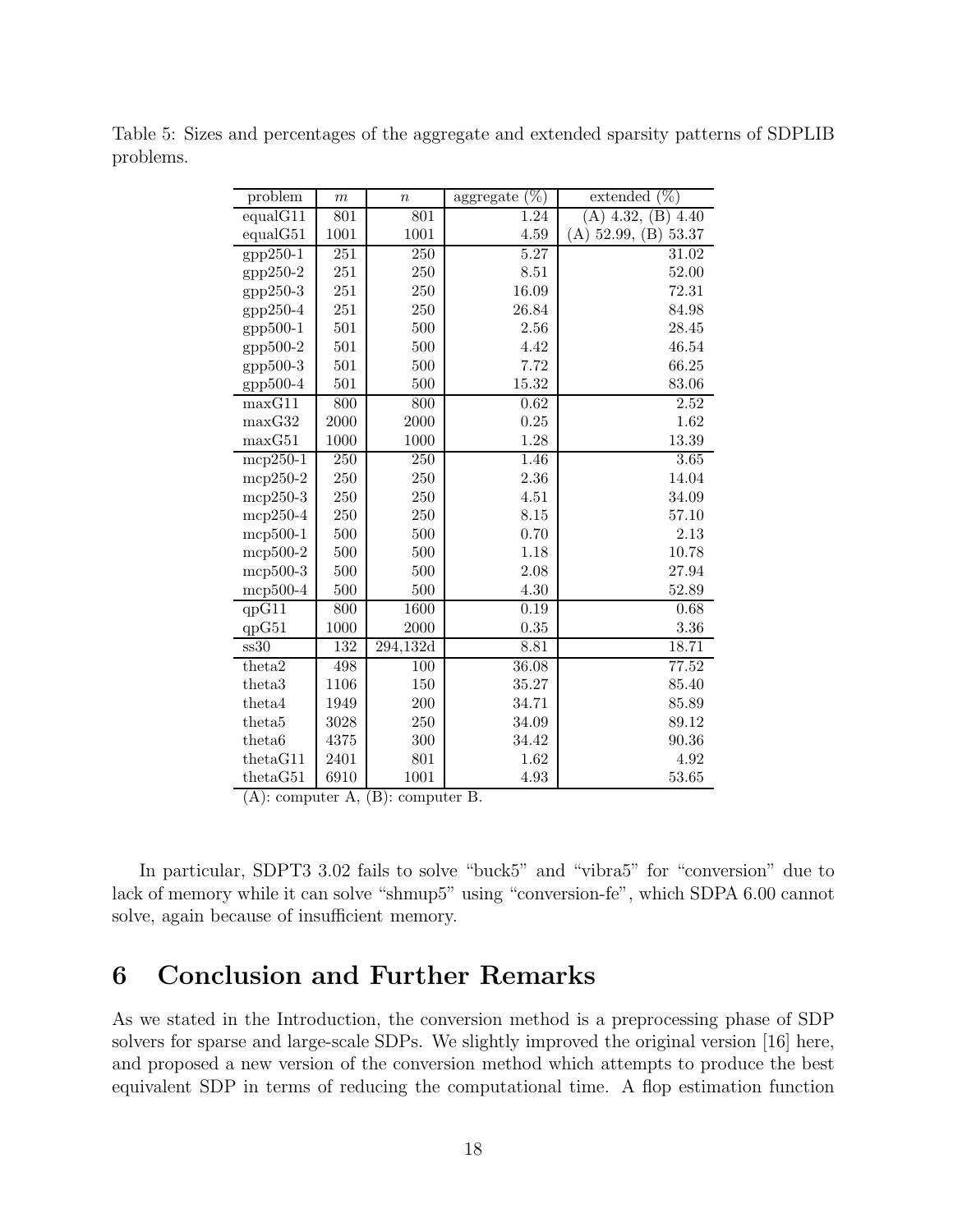|                    | standard          |         |                  | conversion                                   |         |               | conversion-fe                         |
|--------------------|-------------------|---------|------------------|----------------------------------------------|---------|---------------|---------------------------------------|
| problem            | time $(s)$ rg fea | $m_{+}$ | $n_{\text{max}}$ | time(s)<br>$\mathbf{r}\mathbf{g}$ fea        | $m_{+}$ | $n_{\rm max}$ | $\mathbf{r}\mathbf{g}$ fea<br>time(s) |
| equal G11          | 455.2             | 1064    | 408,408,9        | 158.1(14.3)<br>$\overline{5}$ p <sub>6</sub> | 1314    | 219,218,209   | $\overline{5}$<br>82.9(7.7)           |
| equalG51           | 865.1             | 2682    | 998,52,29        | 1234.6 (679.6) 6                             | 1407    | 1000,29       | 900.5(681.3)                          |
| $gpp250-1$         | 14.9              | 272     | 249,7            | 16.9(1.6)                                    | 251     | 250           | $= (1.8)$                             |
| $gpp250-2$         | 14.6              | 251     | 250              | $= (3.3)$                                    | 251     | 250           | $= (3.4)$                             |
| $gpp250-3$         | 13.5              | 251     | 250              | $= (5.0)$                                    | 251     | 250           | $= (5.0)$                             |
| $gpp250-4$         | 13.3              | 251     | 250              | $= (6.9)$                                    | 251     | 250           | $= (6.9)$                             |
| gpp500-1           | 125.5             | 830     | 493,17,13        | 114.0 $(16.1)$ 5                             | 537     | 499,9         | $124.0(16.7)$ 5                       |
| gpp500-2           | 115.1             | 1207    | 496, 30, 26      | 132.4(41.4)<br>5                             | 501     | 500           | $= (37.2)$                            |
| $gpp500-3$         | 108.4             | 1005    | 498,27,18        | $127.4(56.7)$ 5                              | 654     | 499,18        | 111.0(57.1)6                          |
| $gpp500-4$         | 99.0              | 501     | 500              | $= (88.7)$                                   | 501     | 500           | $= (88.8)$                            |
| maxG11             | 343.7             | 972     | 408,403,13       | 113.3(10.7)                                  | 1208    | 216,216,208   | 60.8(8.2)                             |
| maxG32             | 5526.4            | 2840    | 1021, 1017, 5    | 1704.3 (274.5)                               | 2000    | 2000          | $= (358.5)$                           |
| maxG51             | 651.8             | 2033    | 957, 16, 15      | 867.6 (84.4)                                 | 1677    | 971,15,15     | 756.8(88.5)                           |
| $mcp250-1$         | 10.9              | 268     | 217,7,3          | 8.5(0.5)                                     | 401     | 176,58,7      | 8.3(0.5)                              |
| $mcp250-2$         | 10.6              | 342     | 233, 12, 5       | 11.9(0.9)                                    | 327     | 237,12,5      | 11.2(1.0)                             |
| $mcp250-3$         | 10.6              | 444     | 243,11,11        | 14.1(1.9)                                    | 277     | 247,6,4       | 10.6(2.1)                             |
| $mcp250-4$         | 10.5              | 305     | 249,11           | 11.3(3.6)                                    | 305     | 249,11        | 11.6(3.6)                             |
| $mcp500-1$         | 87.6              | 545     | 403,10,10        | 63.1 $(3.6)$                                 | 1271    | 324,124,10    | 115.2(3.3)                            |
| $mcp500-2$         | 87.9              | 899     | 436, 14, 12      | 127.7(6.4)                                   | 784     | 449,15,9      | 109.2(7.3)                            |
| $mcp500-3$         | 82.4              | 1211    | 477,18,16        | 155.6(17.5)                                  | 1019    | 482, 16, 13   | 128.2(18.2)                           |
| $mcp500-4$         | 82.6              | 2013    | 491,20,20        | 246.8(46.1)                                  | 758     | 498,18,15     | 89.5 (46.8)                           |
| $qp\overline{G11}$ | 2612.5            | 946     | 419,396,5        | 181.6(15.6)                                  | 1208    | 219,216,213   | 187.6(12.3)                           |
| qpG51              | 5977.3            | 2243    | 947, 16, 15      | 1830.4 (88.4)                                | 1838    | 965, 16, 15   | 1357.1(99.8)                          |
| ss30               | 99.1              | 132     | 294,132d         | $= (1.1)$                                    | 1035    | 171,165,132d  | 67.0(1.5)<br>$4\overline{p6}$         |
| theta <sub>2</sub> | 7.8               | 498     | 100              | $= (0.5)$                                    | 498     | 100           | $= (0.5)$                             |
| theta <sub>3</sub> | 43.8              | 1106    | 150              | (2.1)<br>$=$                                 | 1106    | 150           | $= (2.2)$                             |
| theta4             | 184.9 6           | 1949    | 200              | $= (6.2) 6$                                  | 1949    | 200           | $= (6.7)$ 6                           |
| theta <sub>5</sub> | 581.0 6           | 3028    | 250              | $= (15.0)$ 6                                 | 3028    | 250           | $= (15.7)$ 6                          |
| theta <sub>6</sub> | 1552.9 6          | 4375    | 300              | $= (31.1) 6$                                 | 4375    | 300           | $= (32.2) 6$                          |
| thetaG11           | 1571.8            | 2743    | 315,280,242      | 852.8 (31.7)                                 | 2572    | 417,402       | 937.9(51.1)                           |
| thetaG51           | 24784.7 3 p5      | 7210    | 1000,25          | $*(817.8)$                                   | 6910    | 1001          | $= (855.9) 3 p5$                      |

Table 6: Numerical results on SDPLIB problems for SDPA 6.00 on computer A.

was introduced to be used in the heuristic routine in the new version. Extensive numerical computation using SDPA 6.00 and SDPT3 3.02 was conducted comparing the computational time for different sets of SDPs on different computers using the original version of the conversion, "conversion", the flop estimation version, "conversion-fe", and SDPs without preprocessing, "standard". In some cases, the results were astonishing: "norm1" became 8 to 147 times faster, and "qpG11" became 6 to 19 times faster when compared with "standard".

Unfortunately, it seems that each SDP prefers one of the versions of the conversion method. However, we can say in general that both conversions are advantageous to use when the extended sparsity pattern is less than 5%, and even in abnormal cases, like in structural optimization problems where obtaining the feasibility is difficult, the computational time takes at most 4 times more than solving without any conversion.

In practice, it is really worthwhile preprocessing by "conversion" or "conversion-fe" which has the potential to reduce the computational time by a factor of 10 to 100 for sparse SDPs. Even in those cases where solving the original problem is faster, the preprocessed SDPs take at most twice as long to solve.

Generally, when computational time is substantially reduced, so is memory utilization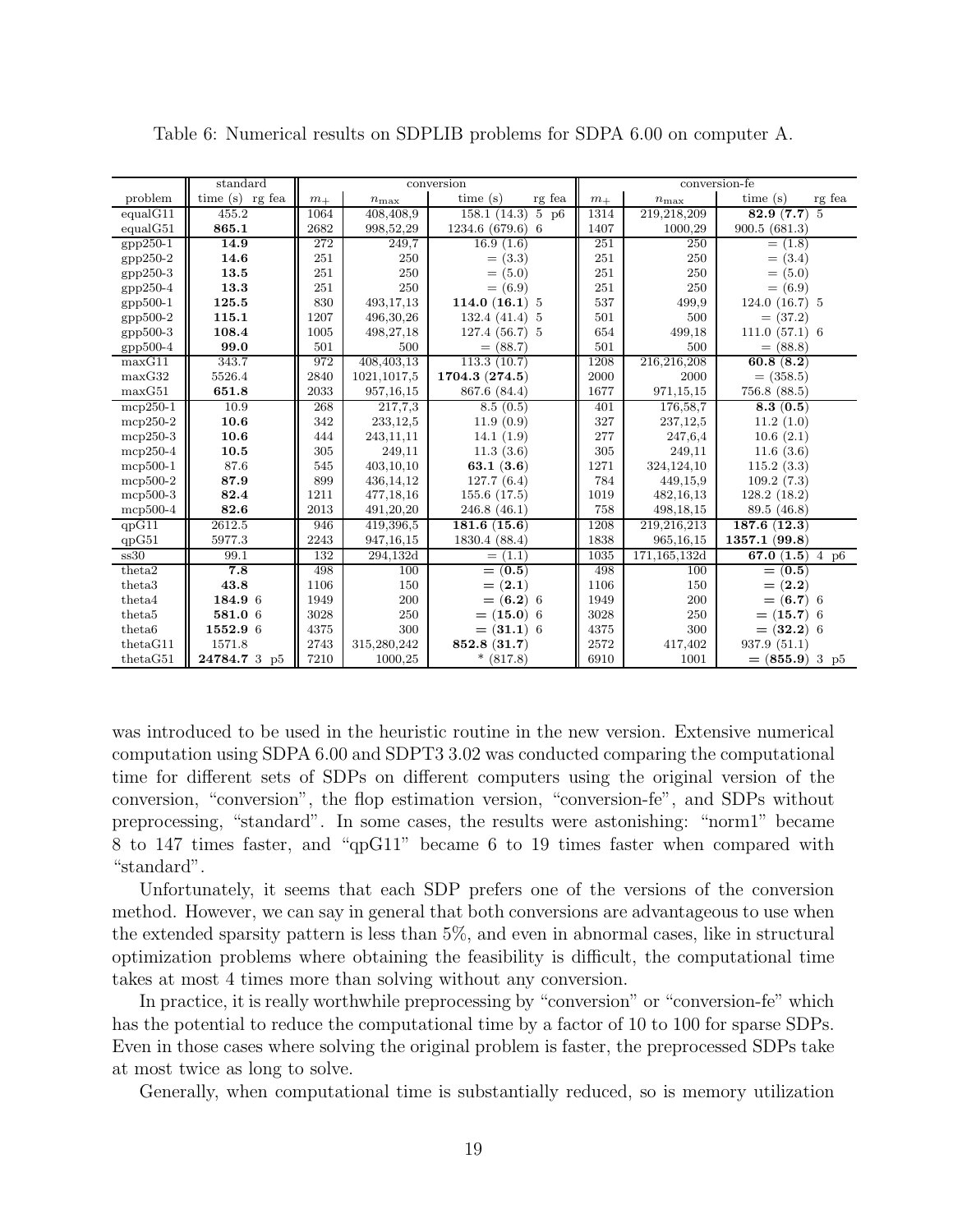|                    | standard               |         | conversion    |                    |         |               | conversion-fe                         |
|--------------------|------------------------|---------|---------------|--------------------|---------|---------------|---------------------------------------|
| problem            | time (s) rg fea        | $m_{+}$ | $n_{\rm max}$ | time $(s)$<br>rg   | $m_{+}$ | $n_{\rm max}$ | $\mathbf{r}\mathbf{g}$ fea<br>time(s) |
| equalG11           | 153.5                  | 1008    | 409,409,9     | 57.0(8.0)<br>5     | 972     | 410,409       | $\overline{51.7}$ (8.5)<br>5          |
| equal G51          | 284.3                  | 2682    | 998,52,29     | 498.8 (762.4)<br>6 | 1407    | 1000,29       | 318.9 (763.6)<br>-6                   |
| $gpp250-1$         | 6.4                    | 272     | 249,7         | 6.5(1.3)           | 251     | 250           | $= (1.4)$                             |
| $gpp250-2$         | 6.1                    | 251     | 250           | $= (3.2)$          | 251     | 250           | $= (3.2)$                             |
| $gpp250-3$         | 5.9                    | 251     | 250           | $= (4.9)$          | 251     | 250           | $= (4.9)$                             |
| $gpp250-4$         | 5.7                    | 251     | 250           | $=$ (7.0)          | 251     | 250           | $= (7.1)$                             |
| gpp500-1           | 45.6                   | 752     | 494,17,11     | 54.4 (14.9)<br>-5  | 537     | 499,9         | 45.6(15.2)<br>- 5                     |
| gpp500-2           | 42.0                   | 801     | 498,26        | 47.7(41.6)<br>6    | 501     | 500           | $= (39.2)$                            |
| $gpp500-3$         | 39.5                   | 1005    | 498,27,18     | 57.0(61.8)<br>6    | 654     | 499,18        | 42.0(62.1)<br>-6                      |
| gpp500-4           | 36.1                   | 501     | 500           | $= (98.7)$         | 501     | 500           | $= (99.0)$                            |
| maxG11             | 118.6                  | 936     | 408,408       | 44.0(6.0)          | 1072    | 408,216,208   | 37.6(5.8)                             |
| maxG32             | 1652.1                 | 2820    | 1022,1018     | 618.9 (150.4)      | 2000    | 2000          | $= (182.2)$                           |
| maxG51             | 216.2                  | 1868    | 964, 16, 15   | 432.6(73.9)        | 1677    | 971,15,15     | 345.9 (75.6)                          |
| $mcp250-1$         | 4.8                    | 268     | 217,7,3       | 4.1(0.3)           | 401     | 176,58,7      | 4.4(0.3)                              |
| $mcp250-2$         | 4.6                    | 336     | 235, 12, 5    | 5.7(0.6)           | 327     | 237,12,5      | 5.5(0.6)                              |
| $mcp250-3$         | 4.7                    | 444     | 243,11,11     | 6.8(1.6)           | 277     | 247,6,4       | 4.8(1.7)                              |
| $mcp250-4$         | 4.6                    | 305     | 249,11        | 5.2(3.2)           | 250     | 250           | $= (3.1)$                             |
| $mcp500-1$         | 32.8                   | 539     | 405,10,10     | 29.2(1.9)          | 530     | 410,10,10     | 28.7(2.2)                             |
| $mcp500-2$         | 32.9                   | 862     | 439,14,12     | 70.7(4.5)          | 784     | 449,15,9      | 56.8 $(4.9)$                          |
| $mcp500-3$         | 30.9                   | 1175    | 478,18,16     | 114.0(17.0)        | 1019    | 482, 16, 13   | 63.8 $(17.3)$                         |
| $mcp500-4$         | 30.9                   | 1823    | 492,20,20     | 127.2(50.2)        | 758     | 498, 18, 15   | 35.0(50.5)                            |
| qpG11              | 810.4                  | 946     | 419,396.5     | 103.7(8.7)         | 1072    | 397,219,216   | 118.2(9.1)                            |
| qpG51              | 1735.8                 | 2180    | 950, 16, 15   | 1389.6 (77.2)      | 1838    | 965, 16, 15   | 904.0(81.0)                           |
| ss30               | 52.9<br>D <sub>6</sub> | 132     | 294,132d      | $\equiv$ (0.7) p6  | 132     | 294,132d      | $= (0.8)$ p6                          |
| theta2             | 3.4                    | 498     | 100           | $= (0.3)$          | 498     | 100           | $= (0.4)$                             |
| theta <sub>3</sub> | $22.5\;6$              | 1106    | 150           | $= (1.5) 6$        | 1106    | 150           | $= (1.6)$<br>-6                       |
| theta4             | 91.0 6                 | 1949    | 200           | $= (4.6)$ 6        | 1949    | 200           | $= (4.9)$<br>-6                       |
| theta <sub>5</sub> | 264.9 6                | 3028    | 250           | $= (11.6)$ 6       | 3028    | 250           | $= (11.6)$ 6                          |
| theta <sub>6</sub> | 659.9 6                | 4375    | 300           | $= (24.4) 6$       | 4375    | 300           | $= (25.1) 6$                          |
| thetaG11           | 684.4                  | 2743    | 362,330,145   | 508.2(20.5)        | 2572    | 417,402       | 501.4(28.9)                           |
| thetaG51           | 11120.2 3 p5           | 7210    | 1000,25       | $\ast$<br>(754.4)  | 6910    | 1001          | $= (776.0) 3 p5$                      |

Table 7: Numerical results on SDPLIB problems for SDPA 6.00 on computer B.

[16], although we did not present details on this.

We have a general impression that the performance of "conversion-fe" is better than "conversion" in the worst-case scenarios, when solving the original problem is slightly faster, for all the numerical experiments we completed. A minor remark is that "conversion-fe" produces in general similar SDPs in terms of sizes independent of computers and solvers which indicates that "conversion-fe" relies more on how we define the flop estimation function.

It also remains a difficult question as to whether it is possible to obtain homogeneous matrix sizes for the converted SDPs (see columns  $n_{\text{max}}$ ).

As proposed in the Introduction, the conversion method should be considered as a first step to for preprocessing in SDP solvers. An immediate project is to consider incorporating the conversion method in SDPA [25] and SDPARA [26] together with the completion method [8, 16, 17], and to further develop theoretical and practical algorithms to exploit sparsity and eliminate degeneracies.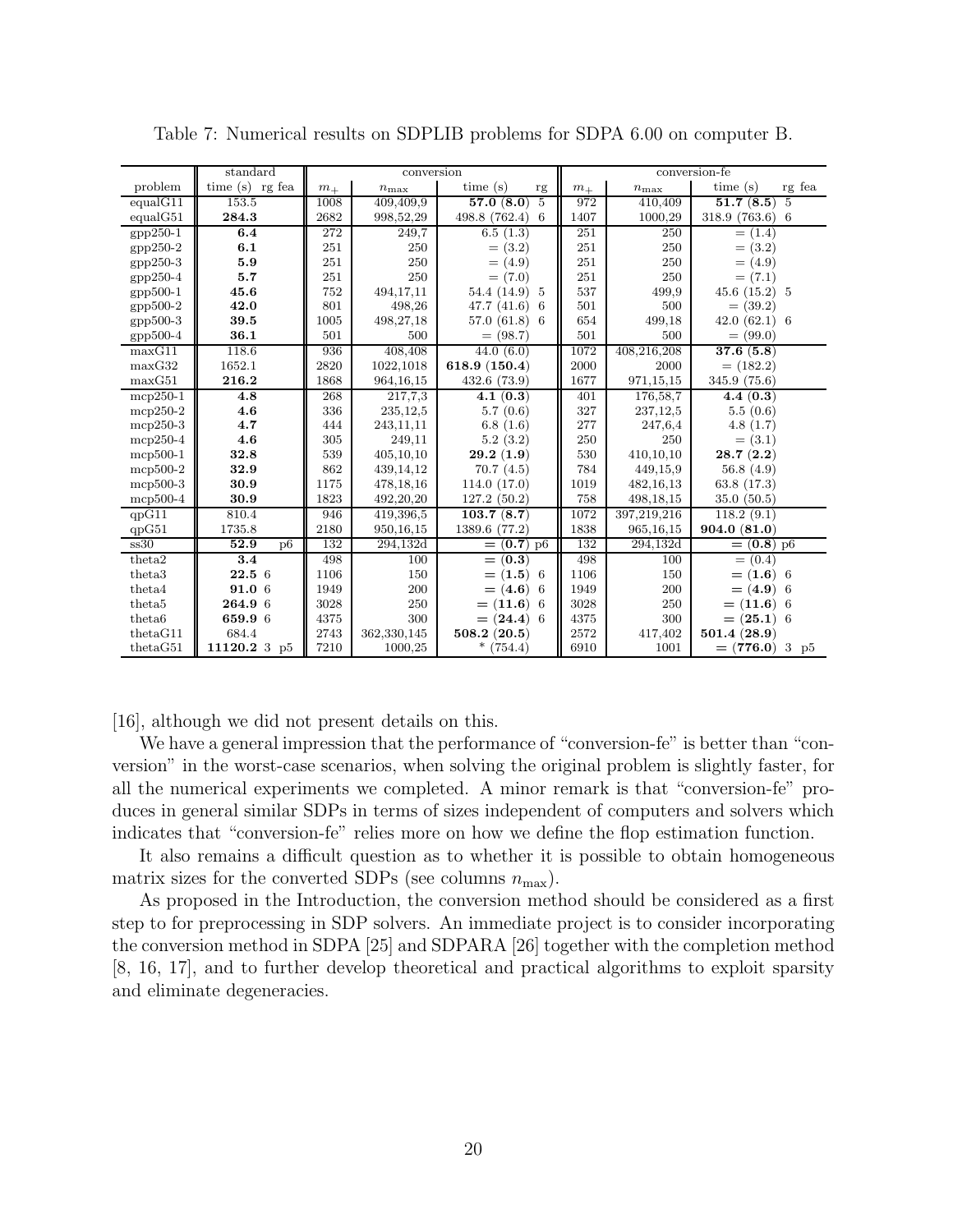| problem           | m          | $\, n$          | $(\%)$<br>aggregate | $(\%)$<br>extended |
|-------------------|------------|-----------------|---------------------|--------------------|
| buck3             | 544        | 320, 321, 544d  | 3.67                | 7.40               |
| buck4             | 1200       | 672,673,1200d   | 1.85                | 5.14               |
| buck5             | 3280       | 1760,1761,3280d | 0.74                | 2.98               |
| shmup2            | <b>200</b> | 441,440,400d    | 4.03                | 10.26              |
| shmup3            | 420        | 901,900,840d    | 2.03                | 6.24               |
| shmup4            | 800        | 1681,1680,1600d | 1.11                | 4.27               |
| shmup5            | 1800       | 3721,3720,3600d | 0.51                | 2.49               |
| trto3             | 544        | 321,544d        | 4.22                | 7.50               |
| trto4             | 1200       | 673,1200d       | 2.12                | 5.52               |
| trto <sub>5</sub> | 3280       | 1761,3280d      | 0.85                | 3.01               |
| vibra3            | 544        | 320, 321, 544d  | 3.67                | 7.40               |
| vibra4            | 1200       | 672,673,1200d   | 1.85                | 5.14               |
| vibra5            | 3280       | 1760,1761,3280d | 0.74                | 2.98               |

Table 8: Sizes and percentages of the aggregate and extended sparsity patterns of structural optimization problems.

Table 9: Numerical results on structural optimization problems for SDPA 6.00 on computer A.

|         | standard          |         | conversion       |                        |         | conversion-fe    |                               |  |  |
|---------|-------------------|---------|------------------|------------------------|---------|------------------|-------------------------------|--|--|
| problem | time(s)<br>rg fea | $m_{+}$ | $n_{\rm max}$    | time(s)<br>rg fea      | $m_{+}$ | $n_{\text{max}}$ | rg fea<br>time(s)             |  |  |
| buck3   | 142.65p6          | 774     | 314, 201, 131    | 153.8(6.0)4p5          | 722     | 318,180,154      | 185.6(6.9)5p4                 |  |  |
| buck4   | 1437.8            | 2580    | 400,369,297      | $3026.7(34.6)$ 5 p5    | 2691    | 637,458,235      | 4004.2(63.7)4p6               |  |  |
| buck5   | 33373.8 5 p6      | 7614    | 608,530,459      | 68446.4 (430.4) 2 p4   | 5254    | 1043,976,789     | 33730.9 (732.7) 2 p4          |  |  |
| shmup2  | 354.8             | 203     | 440,440,3        | $288.2(4.4)$ 5 p6      | 709     | 242,242,220      | $\overline{192.2}$ (4.5) 4 p5 |  |  |
| shmup3  | 2620.9 5          | 885     | 900,480,451      | 1544.3(29.1)4          | 885     | 900,480,451      | 1544.1(33.5)4                 |  |  |
| shmup4  | 21598.4 5         | 2609    | 882,882,840      | 6155.5 $(174.8)$ 3     | 1706    | 1680,882,840     | 8962.2 (216.5) 3              |  |  |
| shmup5  | М                 | 10171   | 1922, 1861, 1860 | M (1874.0)             | 5706    | 1922,1922,1861   | M(2359.4)                     |  |  |
| trto3   | $71.2\,6\,p6$     | 652     | 183.147.7        | 59.3 $(1.7)$ 5 p4      | 760     | 223.112.7        | 87.6(3.2)5p4                  |  |  |
| trto4   | 762.7 5 p5        | 1542    | 392,293,12       | 798.4 $(16.5)$ 4 p3    | 1539    | 405,284,12       | 764.5(23.1)4p3                |  |  |
| trto 5  | 12036.54p5        | 4111    | 905,498,406      | 13814.0 (230.0) 3 p4   | 4235    | 934,844,32       | 14864.7 (262.4) 3 p4          |  |  |
| vibra3  | 170.75p6          | 774     | 314,201,131      | 183.4(6.1)4p5          | 722     | 318,180,154      | 169.1 $(6.8)$ 4 p5            |  |  |
| vibra4  | 1596.95p6         | 2580    | 400,369,297      | 2717.5(35.3)4p3        | 2691    | 637,458,235      | 3436.2(63.7)4p4               |  |  |
| vibra5  | 32946.8 5 p5      | 7614    | 608,530,459      | 61118.3 $(430.4)$ 3 p4 | 5254    | 1043,976,789     | 29979.9(732.6)3p4             |  |  |

# Acknowledgment

The second author is grateful for his funding from the National Science Foundation (NSF) via Grant No. ITR-DMS 0113852, and also to Douglas N. Arnold and Masakazu Kojima from the Institute for Mathematics and its Applications and Tokyo Institute of Technology for inviting him as a visiting researcher at their respective institutes, making this research possible. In particular, Masakazu Kojima contributed many valuable comments on this paper. The authors would like to thank Shigeru Mase from Tokyo Institute of Technology and Makoto Yamashita from Kanagawa University for suggesting the use of ANOVA. They are grateful to Takashi Tsuchiya from The Institute of Statistical Mathematics for pointing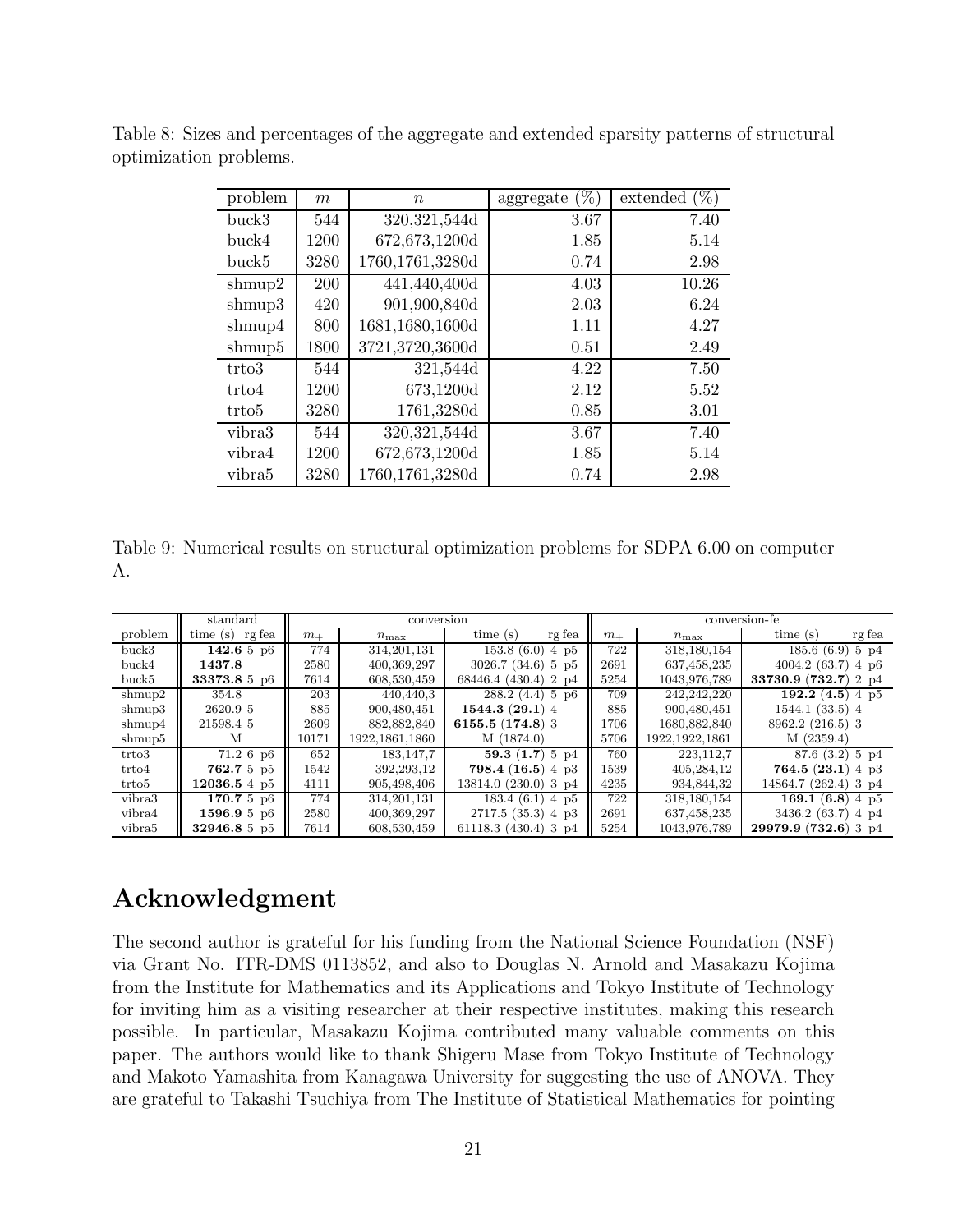Table 10: Numerical results on structural optimization problems for SDPA 6.00 on computer B.

|         | standard          |         | conversion       |                                   |         | conversion-fe    |                                     |  |  |
|---------|-------------------|---------|------------------|-----------------------------------|---------|------------------|-------------------------------------|--|--|
| problem | time $(s)$ rg fea | $m_{+}$ | $n_{\rm max}$    | time(s)<br>rg fea                 | $m_{+}$ | $n_{\rm max}$    | time(s)<br>rg fea                   |  |  |
| buck3   | 76.75p6           | 794     | 314, 205, 125    | 108.2(3.5)<br>4 p <sub>5</sub>    | 686     | 318,317,14       | 95.6(4.4)<br>$4\text{ p5}$          |  |  |
| buck4   | 714.4             | 2286    | 371,346,338      | 2110.9(19.9)<br>$6\;\;{\rm pb}$   | 2391    | 669,637,30       | 2488.2 (30.8)<br>$5\;\;{\rm pb}$    |  |  |
| buck5   | 16667.356         | 6692    | 639,609,599      | 46381.0 (367.7)<br>$3\text{ p}4$  | 5254    | 1043,976,789     | 24194.2 (383.7)<br>2 p <sub>5</sub> |  |  |
| shmup2  | 148.3 5           | 203     | 440.440.3        | $115.0(2.5)$ 5                    | 456     | 440.242.220      | 102.5(2.8)4                         |  |  |
| shmup3  | 968.1 5           | 420     | 901,900,840d     | $= (17.4) 5$                      | 885     | 900,480,451      | 635.2 $(18.0)$ 4                    |  |  |
| shmup4  | 5536.6 5          | 2609    | 882,882,840      | $3151.7(97.5)$ 3                  | 1706    | 1680,882,840     | $3407.9(112.1)$ 3                   |  |  |
| shmup5  | М                 | 5706    | 1922, 1922, 1861 | M(1156.9)                         | 5706    | 1922, 1922, 1861 | M (1237.3)                          |  |  |
| trto3   | 40.4 5 $p6$       | 779     | 313.14.12        | $77.0(1.7)$ 3 p4                  | 607     | 318,7,7          | 61.1 $(1.7)$ 5 p4                   |  |  |
| trto4   | 424.1 5 $p5$      | 1734    | 401,283,12       | 735.6(12.5)<br>4 p4               | 1539    | 405,284,12       | 497.9(13.6)<br>$3 \text{ p3}$       |  |  |
| trto 5  | 7281.3 4 p5       | 4117    | 725,588,498      | 9382.1 (147.6)<br>$3\text{ p5}$   | 4235    | 934,844,32       | 10734.3(133.6)<br>3 p4              |  |  |
| vibra3  | 91.25p6           | 794     | 314.205.125      | 131.7(3.5)<br>4 p <sub>5</sub>    | 686     | 318,317.14       | 115.2(4.4)<br>4 p <sub>5</sub>      |  |  |
| vibra4  | <b>793.4</b> 5 p6 | 2286    | 371,346,338      | $2212.1(19.5)$ 5 p3               | 2391    | 669,637,30       | 2334.1(31.1)<br>$4\text{ p3}$       |  |  |
| vibra5  | 14737.555         | 6692    | 639,609,599      | 42047.7 (368.1)<br>$2 \text{ p3}$ | 5254    | 1043,976,789     | 22015.9 (383.9)<br>$3\text{ p}4$    |  |  |

out the reference [15]. Finally, they thank to the two anonymous referees and Michael L. Overton of New York University for improving the clarity of the paper.

# References

- [1] E.D. Andersen and K.D. Andersen, "Presolving in linear programming," Mathematical Programming, vol. 71, pp. 221–245, 1995.
- [2] C. Ashcraft, D. Pierce, D.K. Wah, and J. Wu, "The reference manual for SPOOLES, release 2.2: An object oriented software library for solving sparse linear systems of equations," Boeing Shared Services Group, Seattle, WA, January 1999. Available at http://cm.bell-labs.com/netlib/linalg/spooles.
- [3] J.R.S. Blair, and B. Peyton, "An introduction to chordal graphs and clique tress," in Graph Theory and Sparse Matrix Computations, A. George, J.R. Gilbert, J.W.H. Liu (Eds.), Springer-Verlag, pp. 1–29, 1993.
- [4] B. Borchers, "SDPLIB 1.2, a library of semidefinite programming test problems", Optimization Methods & Software, vol. 11–12, pp. 683–690, 1999. Available at http://www.nmt.edu/˜sdplib/.
- [5] S. Burer, "Semidefinite programming in the space of partial positive semidefinite matrices", SIAM Journal on Optimization, vol. 14, pp. 139–172, 2003.
- [6] K. Fujisawa, M. Fukuda, M. Kojima, and K. Nakata, "Numerical evaluations of SDPA (SemiDefinite Programming Algorithm)," in High Performance Optimization, H. Frenk, K. Roos, T. Terlaky, and S. Zhang (Eds.), Kluwer Academic Publishers, pp. 267–301, 2000.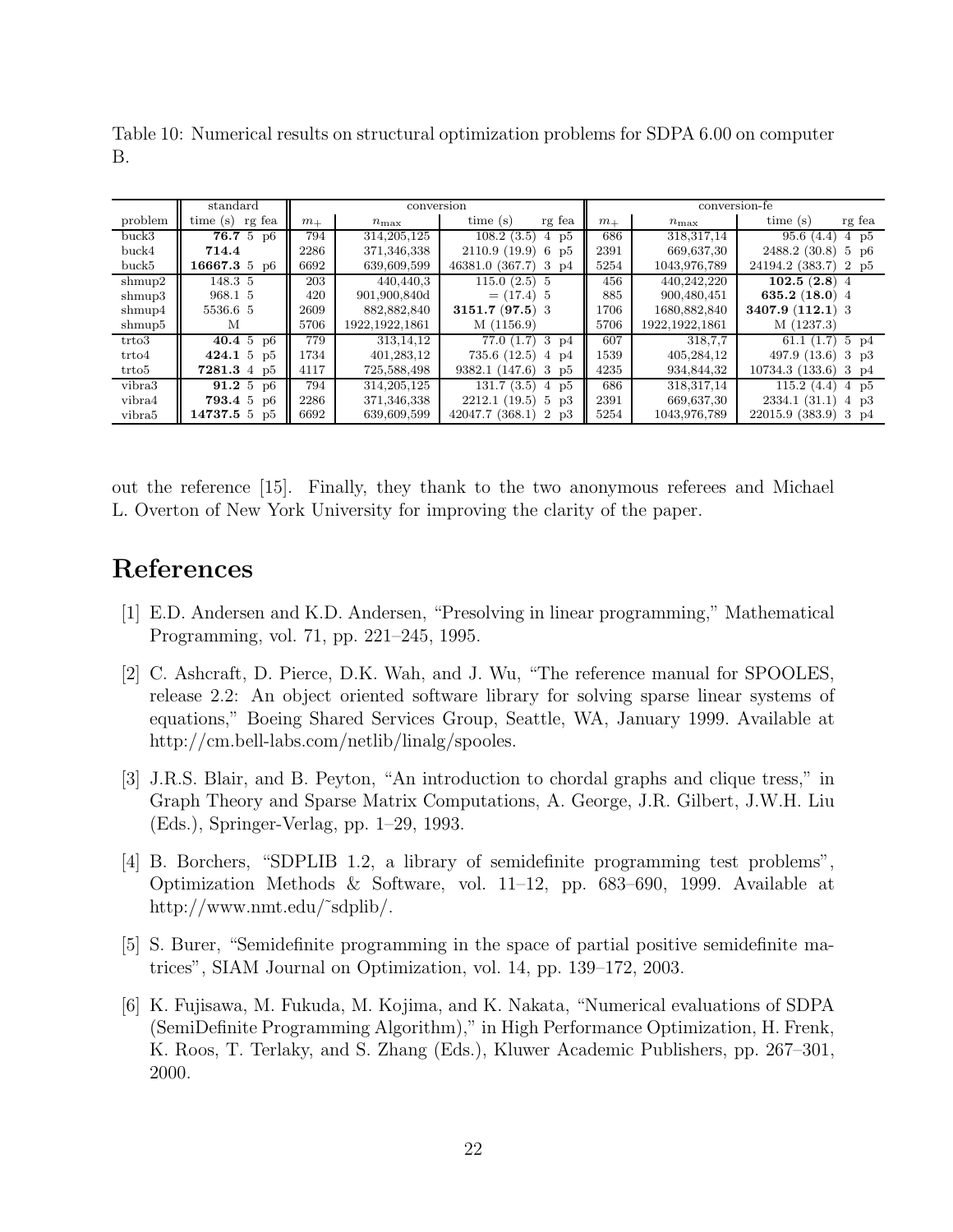- [7] K. Fujisawa, M. Kojima, and K. Nakata, "Exploiting sparsity in primal-dual interiorpoint methods for semidefinite programming," Mathematical Programming, vol. 79, pp. 235–253, 1997.
- [8] M. Fukuda, M. Kojima, K. Murota, and K. Nakata, "Exploiting sparsity in semidefinite programming via matrix completion I: General framework," SIAM Journal on Optimization, vol. 11, pp. 647–674, 2000.
- [9] K. Gatermann, and P.A. Parrilo, "Symmetry groups, semidefinite programs, and sums of squares," Journal of Pure and Applied Algebra, vol. 192, pp. 95–128, 2004.
- [10] R. Grone, C.R. Johnson, E.M. S´a, H. Wolkowicz, "Positive definite completions of partial hermitian matrices," Linear Algebra and its Applications, vol. 58, pp. 109–124, 1984.
- [11] G. Karypis, and V. Kumar, "METIS A software package for partitioning unstructured graphs, partitioning meshes, and computing fill-reducing orderings of sparse matrices, version 4.0 —," Department of Computer Science/Army HPC Research Center, University of Minnesota, Minneapolis, MN, September 1998. Available at http://wwwusers.cs.umn.edu/˜karypis/metis/metis.
- [12] M. Koˇcvara and M. Stingl. Available at http://www2.am.unierlangen.de/˜kocvara/pennon/problems.html.
- [13] M. Kojima, "Sums of squares relaxations of polynomial semidefinite programs," Research Report B-397, Department of Mathematical and Computing Sciences, Tokyo Institute of Technology, 2-12-1 Oh-Okayama, Meguro-ku, Tokyo 152-8552 Japan, November 2003.
- [14] J.B. Lasserre, "Global optimization with polynomials and the problem of moments," SIAM Journal on Optimization, vol. 11, pp. 796–817, 2001.
- [15] S.L. Lauritzen, T.P. Speed, and K. Vijayan, "Decomposable graphs and hypergraphs," The Journal of the Australian Mathematical Society, Series A, vol. 36, pp. 12–29, 1984.
- [16] K. Nakata, K. Fujisawa, M. Fukuda, M. Kojima, and K. Murota, "Exploiting sparsity in semidefinite programming via matrix completion II: Implementation and numerical results," Mathematical Programming, Series B, vol. 95, pp. 303–327, 2003.
- [17] K. Nakata, M. Yamashita, K. Fujisawa, and M. Kojima, "A parallel primal-dual interior-point method for semidefinite programs using positive definite matrix completion," Research Report B-398, Department of Mathematical and Computing Sciences, Tokyo Institute of Technology, 2-12-1 Oh-Okayama, Meguro-ku, Tokyo 152-8552 Japan, November 2003.
- [18] P.A. Parrilo, "Semidefinite programming relaxations for semialgebraic problems," Mathematical Programming, vol. 96, pp. 293–320, 2003.